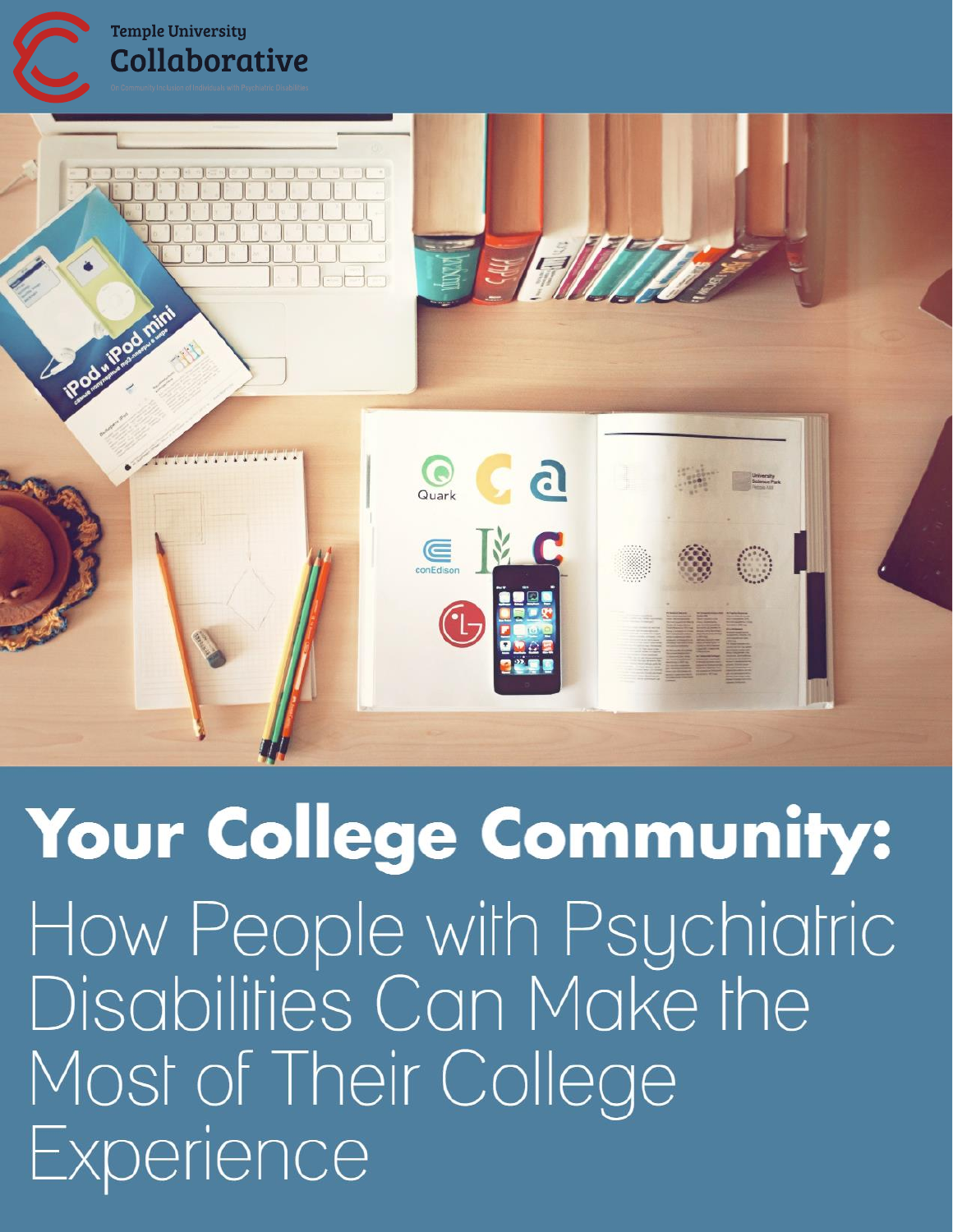*Temple University Collaborative on Community Inclusion*

The contents of this document were developed under a grant from the National Institute on Disability, Independent Living, and Rehabilitation Research (NIDILRR grant number #90RT5021-01-00). NIDILRR is a Center within the Administration for Community Living (ACL), Department of Health and Human Services (HHS). The contents of this document do not necessarily represent the policy of NIDILRR, ACL, HHS, and you should not assume endorsement by the Federal Government.

> Developed by Alyssa Balletta and Katie Pizziketti September 2014 ● *[www.tucollaborative.org](http://www.tucollaborative.org/)*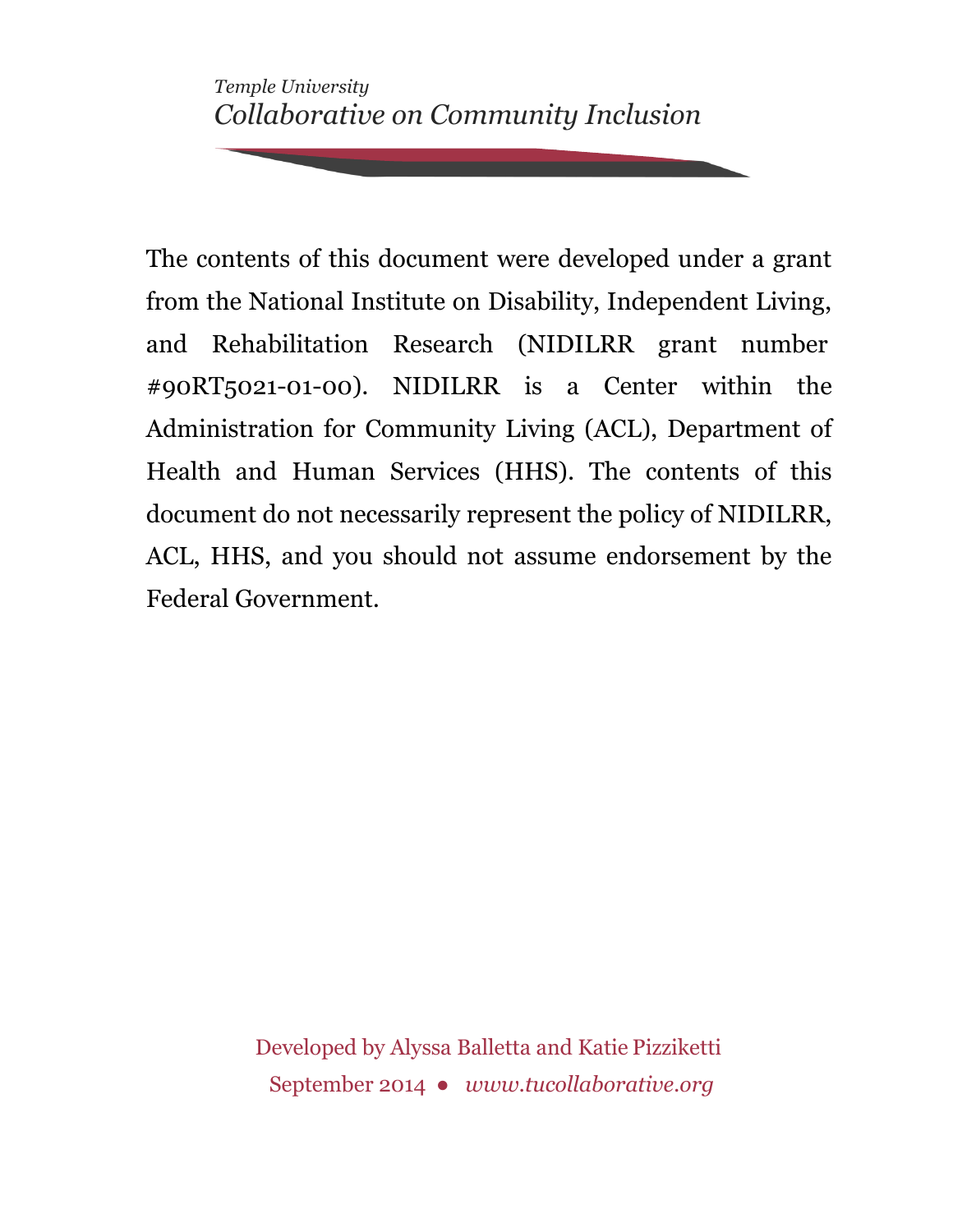# **Contents**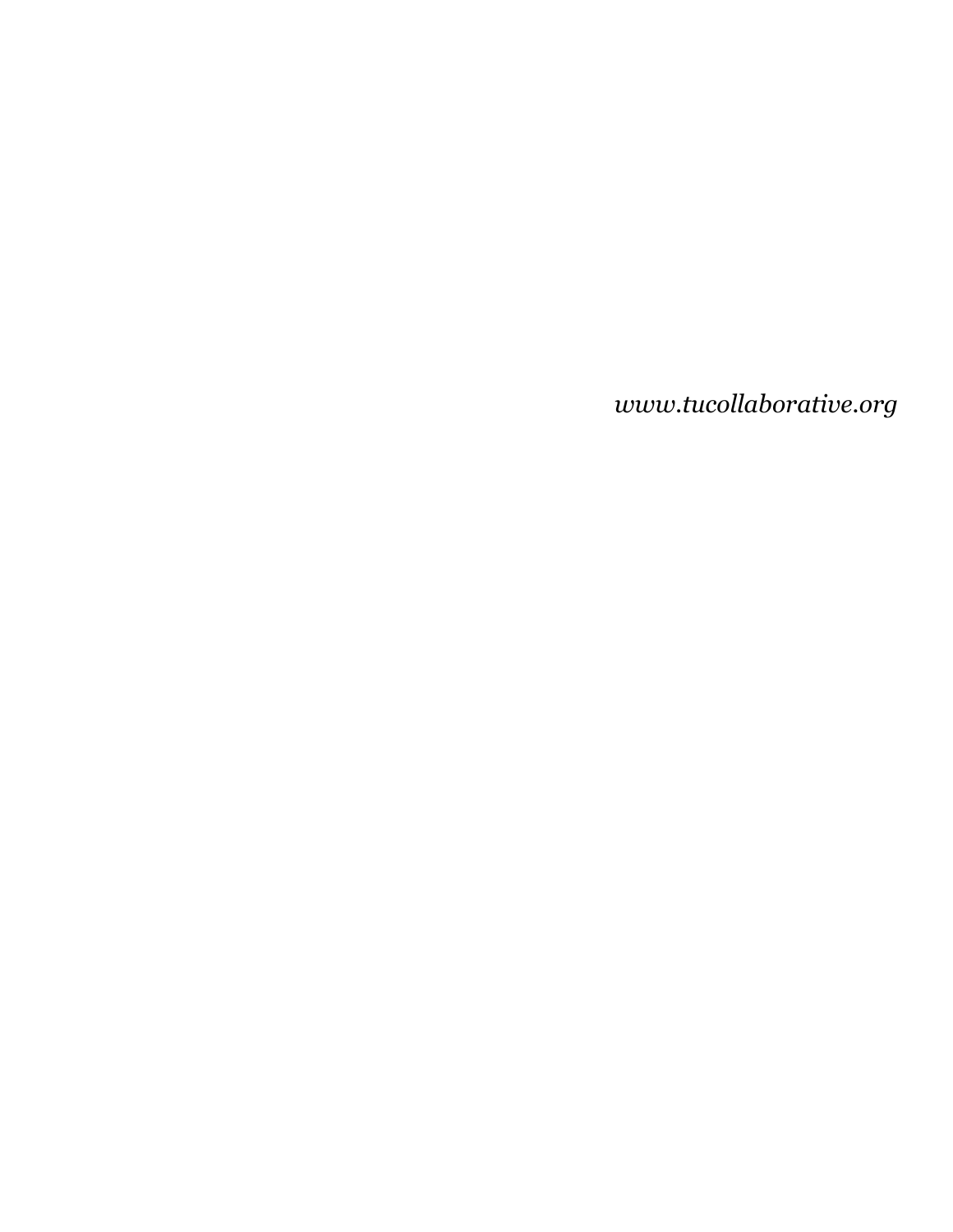## <span id="page-5-0"></span>**Your College is Your Community**

*"Community integration is the opportunity to live in the community and be valued for one's uniqueness and abilities, just like everyone else."*

- Salzer, 2006

When you first thought of going to college, you probably imagined going to classes, taking lecture notes, and reading textbooks. Maybe you also envisioned studying in the library, making friends in the dorms, or joining a student organization, but most people think of college as a place to learn and to earn a degree. While it is true that education should be the focus of your time in school, there are a wealth of opportunities for support, social and personal growth, wellness, and entertainment which many students miss out on by only showing up to classes.

Universities are more than just classrooms, dorms, students, and professors. A university is a community of people, united by the shared goal of creating an environment in which everyone can reach their full learning potential. Just like any other community, it offers many benefits, including a sense of belonging and being connected to other people. Starting college can be an overwhelming time for all students, and people with psychiatric disabilities may experience unique challenges. Beyond traditional mental health services offered at your college or university, the campus community can support a person's engagement and success in pursuing their education.

You probably want to be a more active member of your college community, but it can be hard to know where to start, especially in a school with thousands of students. There are so many ways to get involved – and we've put them all in one place for you in this handbook! We let you know what's out there, what's in it for you, and what you can do to fully participate in your college community.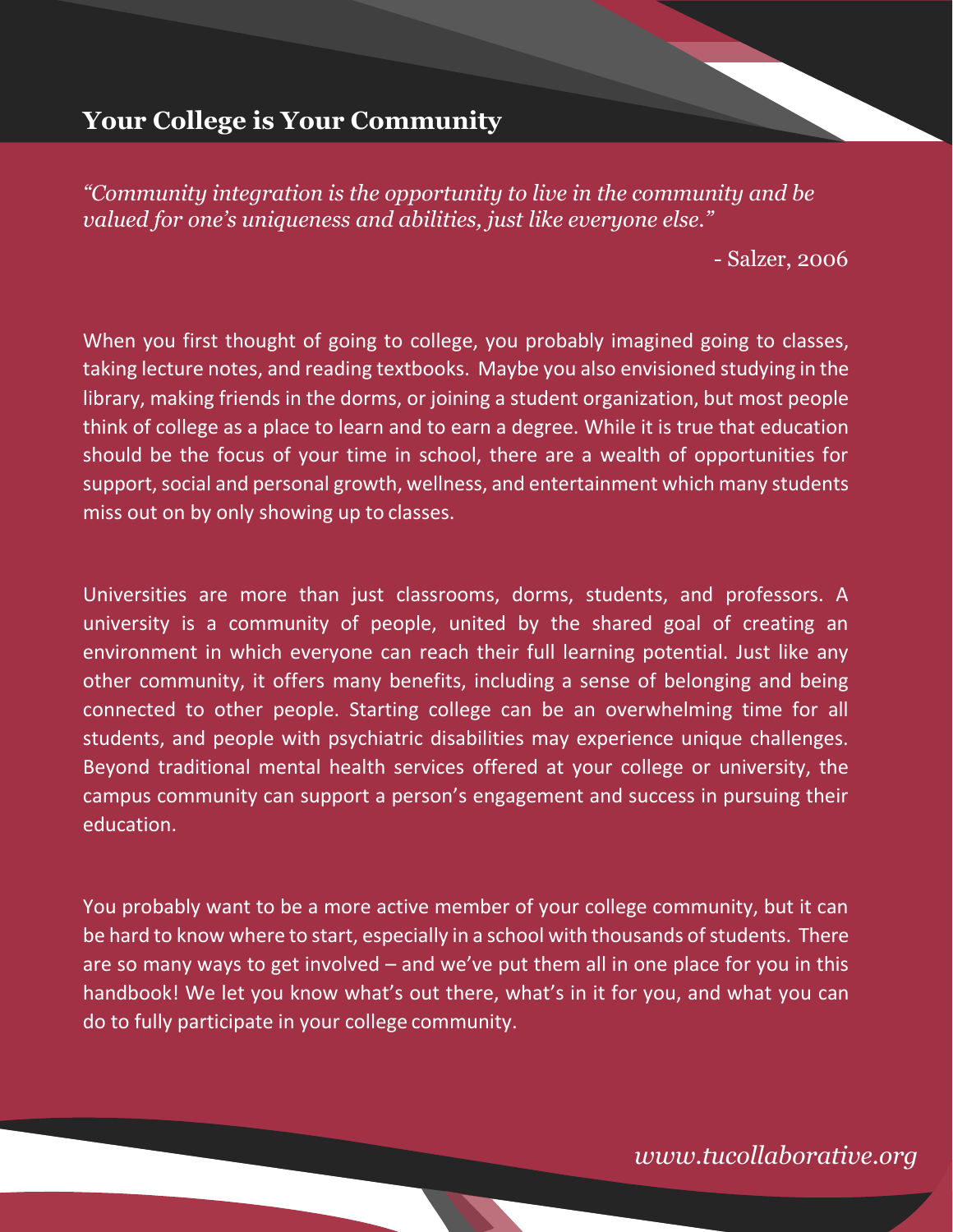## <span id="page-6-0"></span>**Art and Culture**

Art is a great way to express yourself, and for many people, art is a valued part of their path to recovery. It can help you to cope with symptoms of anxiety and depression, build self-esteem by allowing you to create something that you can be proud of, help you to understand yourself and become more confident, and connect you to other people by sharing ideas and stories<sup>1</sup>. Creating art is also a way for some people in recovery to reflect on traumatic experiences in a way that helps them to gain perspective and move forward<sup>2</sup>. Art can also help you to feel a sense of community, and can lessen feelings of being stigmatized for your mental illness<sup>3</sup>. Art, music, and drama expose you to new ways of seeing the world, and may become relaxing hobbies to help relieve stress, providing a constructive study break.

Liberal arts colleges and universities provide a wonderful array of free or lowcost events related to theater, art, music, and dance. Keep in mind that technical colleges do not have arts programs; however, your office of student affairs may still be able to help you to find free or low-cost local arts events.

Many universities pride themselves on providing students with a chance to experience diversity by meeting people who are different from them and taking part in new traditions. Your school's cultural or religious centers offer a rich resource for learning about other cultures, which can help you develop social skills, meet new friends, and make connections in your academic work which will help you to stand out in the classroom.

### <span id="page-6-1"></span>**Drama/theater & Cinema**

Your university may have a theater or drama program which puts on regular performances during the school year. Free or discounted tickets are usually available for students with a student ID card. To find school performances, contact the theater department or access the school's website. Performances may also be advertised on bulletin boards around campus. Even if your school does not have a theater or film program, you may be able to get

<sup>&</sup>lt;sup>1</sup> Lith, T.V., Fenner, P., & Schofield, M. (2010). The lived experience of art making as a companion to the mental health recovery process. *Disability and Rehabilitation, 33*(8), 652-660.

 $2$ Lith, T. V., Fenner, P., & Schofield, M. (2009). Toward an understanding of how art making can facilitate mental health recovery. *Australian e-Journal for the Advancement of Mental Health, 8*(2).

<sup>&</sup>lt;sup>3</sup> Howells, V., & Zelnik, T. (2009). Making art: A qualitative study of personal and group transformation in a community arts studio. *Psychiatric Rehabilitation Journal, 32*(3), 215-222.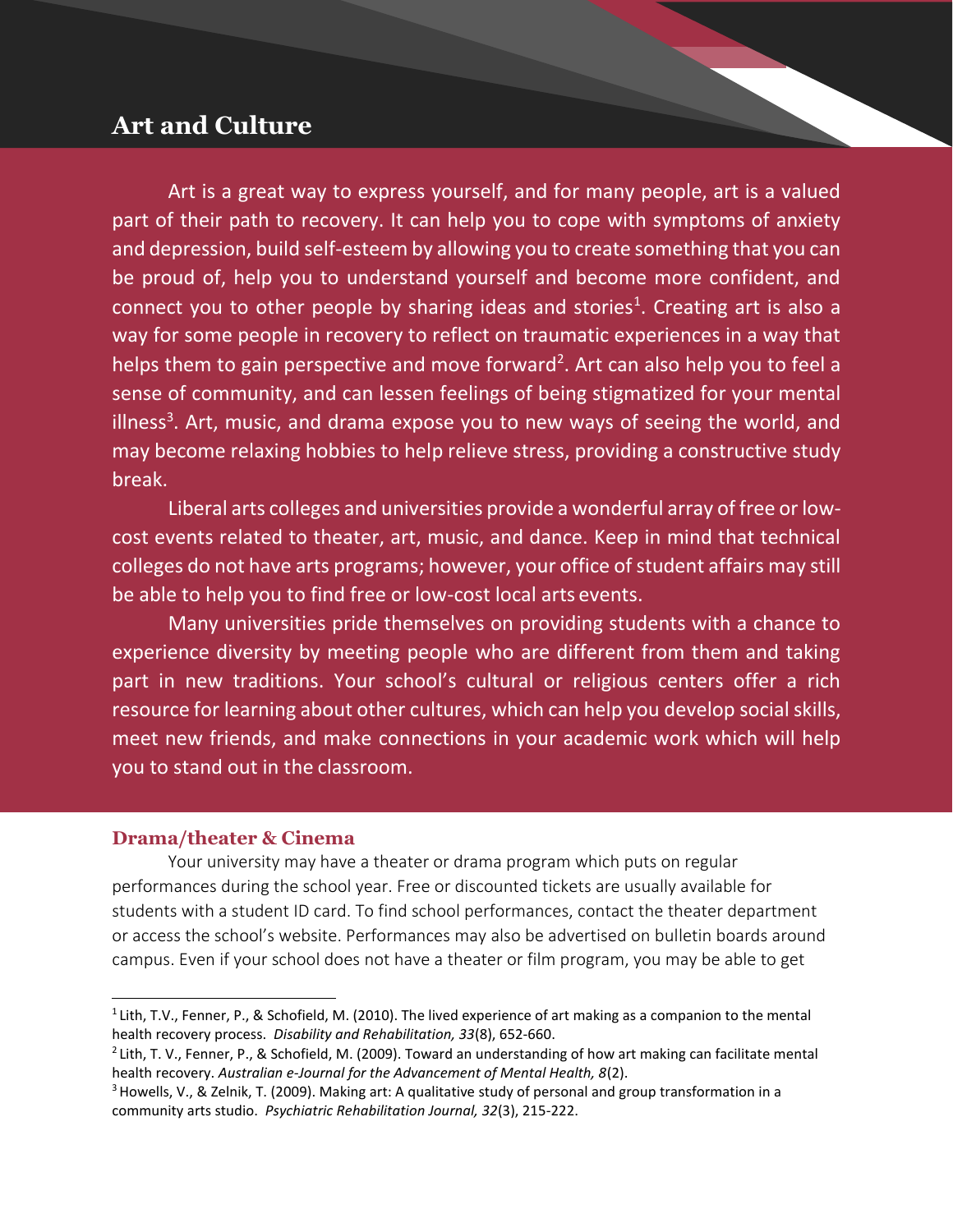discounted tickets to local performances and movie showings. Check with your office of student affairs to find out what is available.

If you want to take a more active role in performance, most schools offer theater classes designed for non-major students; you should speak to your academic advisor to see if this is an option for you. Taking a theater class can help you to build self-confidence, reduce social anxiety, and learn skills that will help you to succeed in job interviews and class presentations.

Another way you can be part of a performance is by joining a student-led theater club at your school. Joining a theater club might be a better fit for you than taking a class, as you can be involved in a theater production without having to worry about grades and have more control over your level of commitment and involvement. It's also a great option for people who want to be a part of a theater production without being in the spotlight; even if you are not comfortable being onstage, you can still be involved in theater! Every performance requires hard work not only from the actors, but also from many people backstage, including costumers, set designers, prop directors, lighting managers, stage directors, and marketing teams.

Many universities offer special film screenings on-campus, which are often free or lowcost. These may include film festivals, where you can see a variety of video and media projects created by other students. If you are an aspiring filmmaker, you may be able to rent cameras and other recording equipment from your school to create your own videos. Take time to understand your school's rental policies in order to avoid costly fees for improper return of equipment.

#### <span id="page-7-0"></span>**Art Galleries, Programs, & Museums**

Many schools have a small art gallery or museum on-campus which can be viewed for free by students. These usually showcase student art or temporary exhibitions of guest artists. Some schools also have free programs where students can be involved in art in the community – for example, working to create murals in the neighborhoods around campus, or assisting with an art program for young children.

Local art, science, and history museums, cultural centers, botanical gardens, zoos, and aquariums may also offer free or discounted admission to students with a student ID, or may be free to the public on certain days of the week or month. To find these opportunities, visit your school's website, contact the art department, or call or visit the website of the museum you are interested in. Another way to gain free admission to museums is to ask if you may volunteer there as a docent or tour guide; although you will have to commit your time, you would be provided with training and a deeper understanding of the museum's collection and goals, as well as having the chance to interact with visitors to the museum and make their time there more enjoyable.

#### <span id="page-7-1"></span>**Music & Dance**

Many students find it relaxing and entertaining to listen to live music or watch live dance performances. Universities with music and dance programs typically hold student and faculty recitals, concerts, orchestral performances, opera, and master classes (interactive music lessons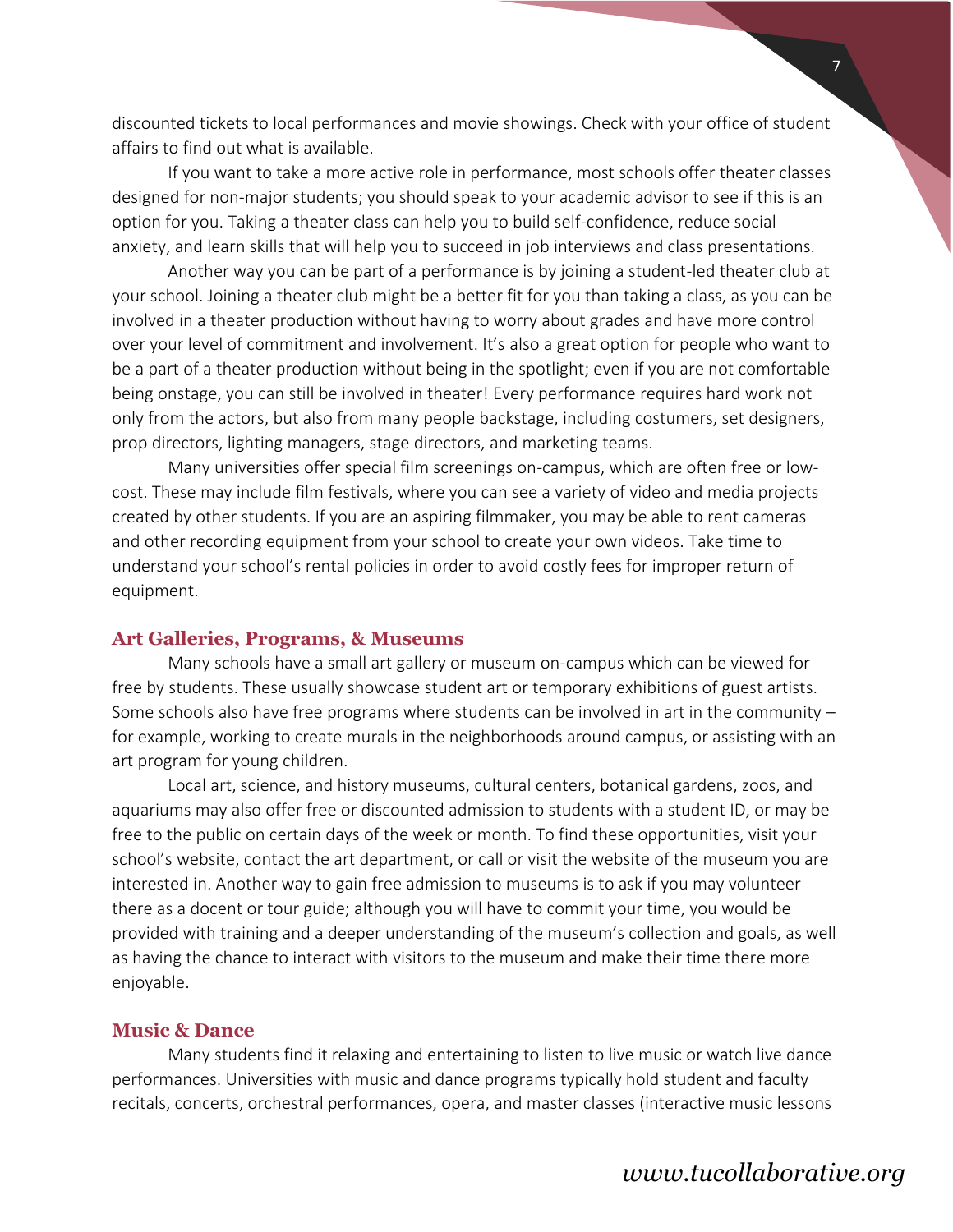by experienced players) which are open to students and the public. Many performances are free; those which require the purchase of tickets may offer a discount to students.

Individual and group dance or music lessons may also be an option at your school. Learning an instrument or participating in dance can be extremely rewarding, entertaining, and provides you with a skill that you can share with family and friends. Some of the talents you could learn include piano, guitar, violin, saxophone, singing/choir, and dance. You will need to have your own instrument to take music lessons (with the obvious exception of singing lessons!). Individual lessons can be costly, so it is a good idea to see if group lessons are offered for the instrument or dance style that you want to learn.

Most universities also have student choir or a cappella singing groups. Joining a singing group gives you a chance to take part in group performances on- or off-campus and share music with other people. Similar to a sports team, you may have to try out, or audition, in order to join. If you are nervous or uncomfortable about auditioning, you could consider starting your own singing group or band with your friends instead.

### <span id="page-8-0"></span>**Cultural Centers**

The library is a great resource for cultural events! Many college libraries host free events related to history, politics, art, literature, and diversity. They may have lectures by guest speakers or workshops. Attending these events can help you to stay current, increase your understanding of other people and traditions, bring more to class discussions and enhance your coursework. University libraries also often have a collection of popular reading materials in addition to scholarly texts, and you may be able to check out books, graphic novels, movies and more.

Your school may also have a women's center, an LGBTQ center, spiritual centers, or cultural centers. These are also wonderful places to get resources, meet new people, and attend free cultural events. Examples of events these places might host include guest speakers, coffee break hang-outs, mass/worship, rallies, meditation, film showings and book groups. They should also have resources for places you can go in your community to access services related to minority issues.

8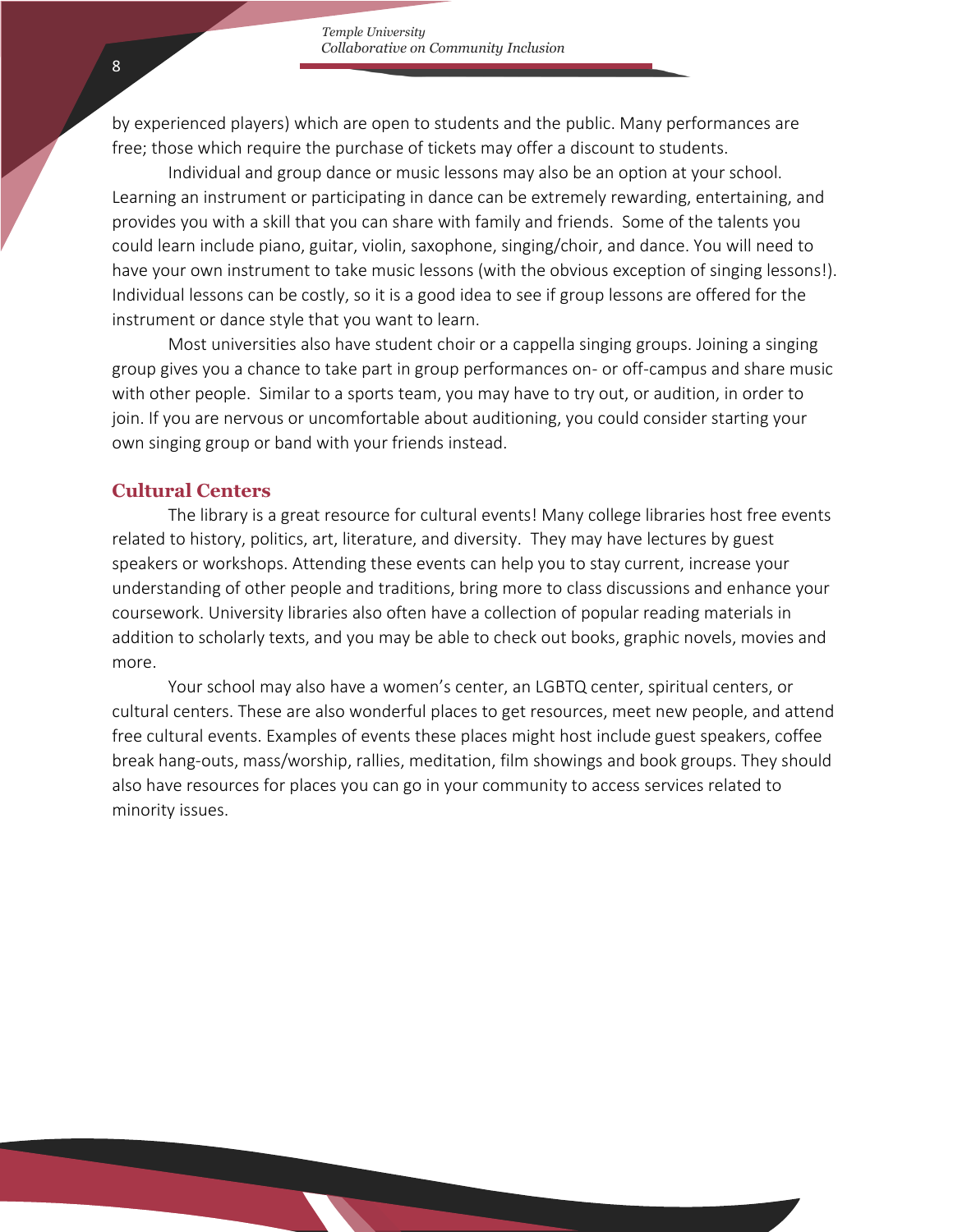## <span id="page-9-0"></span>**Mental Wellbeing and Stress Management**

For many students, going to college is often accompanied by new challenges and stressors that can contribute to anxiety, depression, and other mental health concerns. Students can often feel too embarrassed or too intimidated to ask for help, so it is important to combat the stigma attached to mental health by recognizing that mental health issues can happen to anyone. Thirty percent of all college freshmen report feeling overwhelmed a great deal of the time, and 30% of college freshmen also felt so depressed it was difficult to function<sup>4</sup>. Fortunately, there are plenty of mental health resources available on and off campus.

## <span id="page-9-1"></span>**Campus Counseling Centers**

Campus counseling centers can provide support to help manage personal and educational challenges, emotional and psychological problems, and situational crises or traumatic events that may arise throughout the college years. Counseling services are confidential and free of charge in an individual or group setting. They may offer walk-in clinic hours as well as scheduled appointments. Some common topics campus counseling centers handle include:

- Depression, Anxiety
- Relationships
- Stress management
- Eating disorders
- Self esteem
- Loss and grief
- **•** Sexuality
- **Sexual abuse**
- Substance use
- Academic or career related concerns
- Trouble adjusting to college

Campus counseling centers and their websites can be an excellent source for online self-help materials and pamphlets that include helpful tips for developing coping skills and stress management. Campus counseling centers should also be able to inform students on the confidentiality policy or other policies of their college or university in the event a personal leave or accommodation is necessary. Additionally, they can offer information on additional supports in the community such as local chapters of various support groups for different topics or offcampus mental health referrals.

<sup>4</sup>American Psychological Association. The state of mental health on college campuses: A growing crisis. Retrieved from [http://www.apa.org/about/gr/education/news/2011/college-campuses.aspx.](http://www.apa.org/about/gr/education/news/2011/college-campuses.aspx)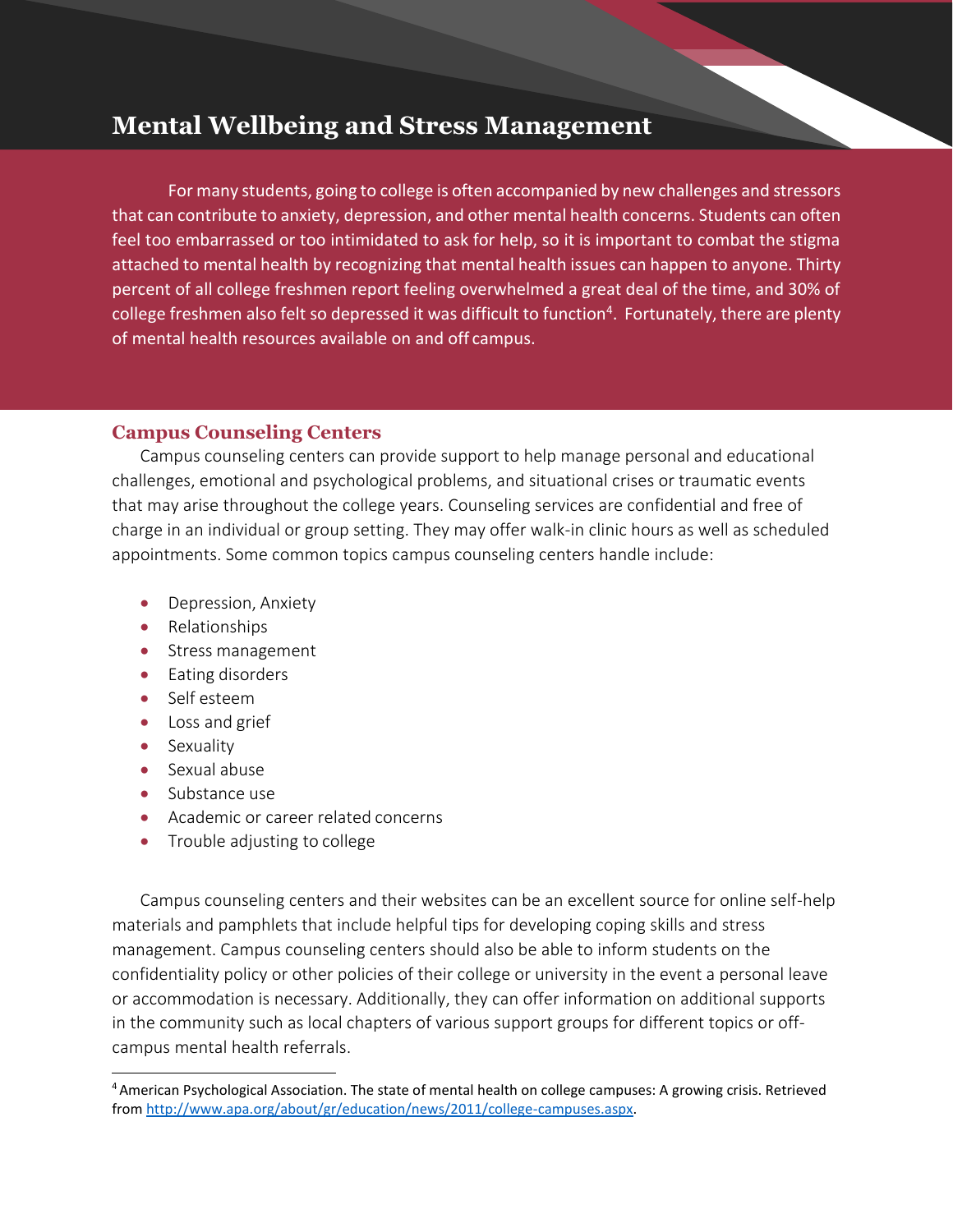## <span id="page-10-0"></span>**The Jed Foundation and Their Campus-Based Programs**

<span id="page-10-1"></span>The Jed Foundation: The Jed Foundation is an organization whose mission is to promote emotional health and prevent suicide among college and university students. The Jed Foundation partners with the public and leaders in higher education, mental health, and research to advance initiatives that revolve around the importance of mental health awareness and understanding on college campuses. They provide training programs, tools, and expert guided resources to assist college and universities to enhance their campus mental health and suicide prevention programming. Additionally, the Jed Foundation has various campaigns through collaborations with other entities to provide the following on campus resources and programs:

<span id="page-10-2"></span>ULifeline: ULifeline is an anonymous, confidential, online resource center that provides general information about mental health issues as well as campus specific resources. ULifeline also features an anonymous screening tool that has been used by over 250,000 students. By going to [www.ulifeline.org,](http://www.ulifeline.org/) students can:

- Learn more about the signs and symptoms of mental health issues. ULifeline offers fact sheets on alcohol and drug use, anxiety disorders, bipolar disorder, personality disorders, eating disorders, self-harming behaviors, depression, schizophrenia, suicidal behavior, general emotional health, and stress.
- Get help now by selecting a particular college or university for specific resources available on campus and in the surrounding areas. This includes local support groups or chapters of mental health organizations. Students can further tailor this information by taking a self-evaluator that will provide specific resources depending on if the student is seeking help for themselves or friend, and the symptoms or situations they are experiencing.
- Find tips and expert advice for maintaining a healthy lifestyle by improving sleep, exercise, diet, relaxation, and managing stress.

<span id="page-10-3"></span>Half of Us: Half of Us is a partnership between the Jed Foundation and mtvU that strives to decrease the stigma around mental health and encourage help-seeking by creating a public dialogue on the prevalence of mental health issues and connect students to appropriate resources. Students can hear celebrities and college students talk about their experience with mental health issues, find resources and facts about mental health, and learn how to take action to help themselves or a friend. For more information and resources, visit [www.halfofus.com.](http://www.halfofus.com/)

<span id="page-10-4"></span>Transition Year: Transition Year is a collaboration between The Jed Foundation and the American Psychiatric Foundation that aims to provide information and tools to assist with the smooth and healthy transition from high school to college. Transition Year has developed guides for both parents and students to help with the adjustments and challenges of college life while also providing critical information on identifying, addressing, and managing the treatment of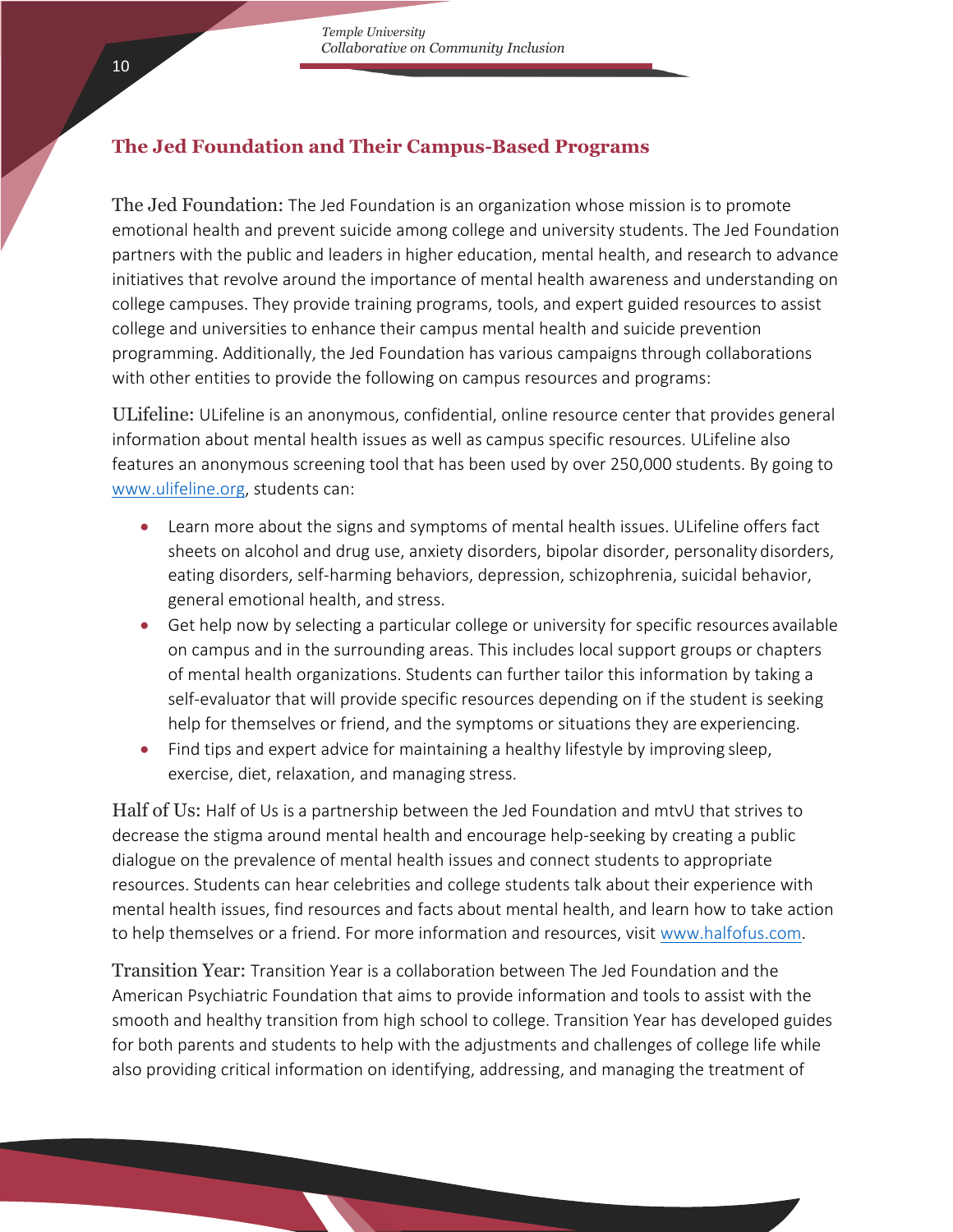emotional problems and mental health issues. For more information and resources, visit: [www.transitionyear.org.](http://www.transitionyear.org/)

Love is Louder: Love is Louder is a social networking campaign and grassroots movement to encourage help-seeking and connectedness among students and across campuses. Love is Louder has been used on campus and through different social media platforms to address bullying, negative self-image, discrimination, loneliness, and depression. This campaign is based on students taking action and expressing themselves, whether it be through sharing personal stories, artwork, photos, or holding an event or fundraiser on campus. For more information, visit [www.loveislouder.com.](http://www.loveislouder.com/)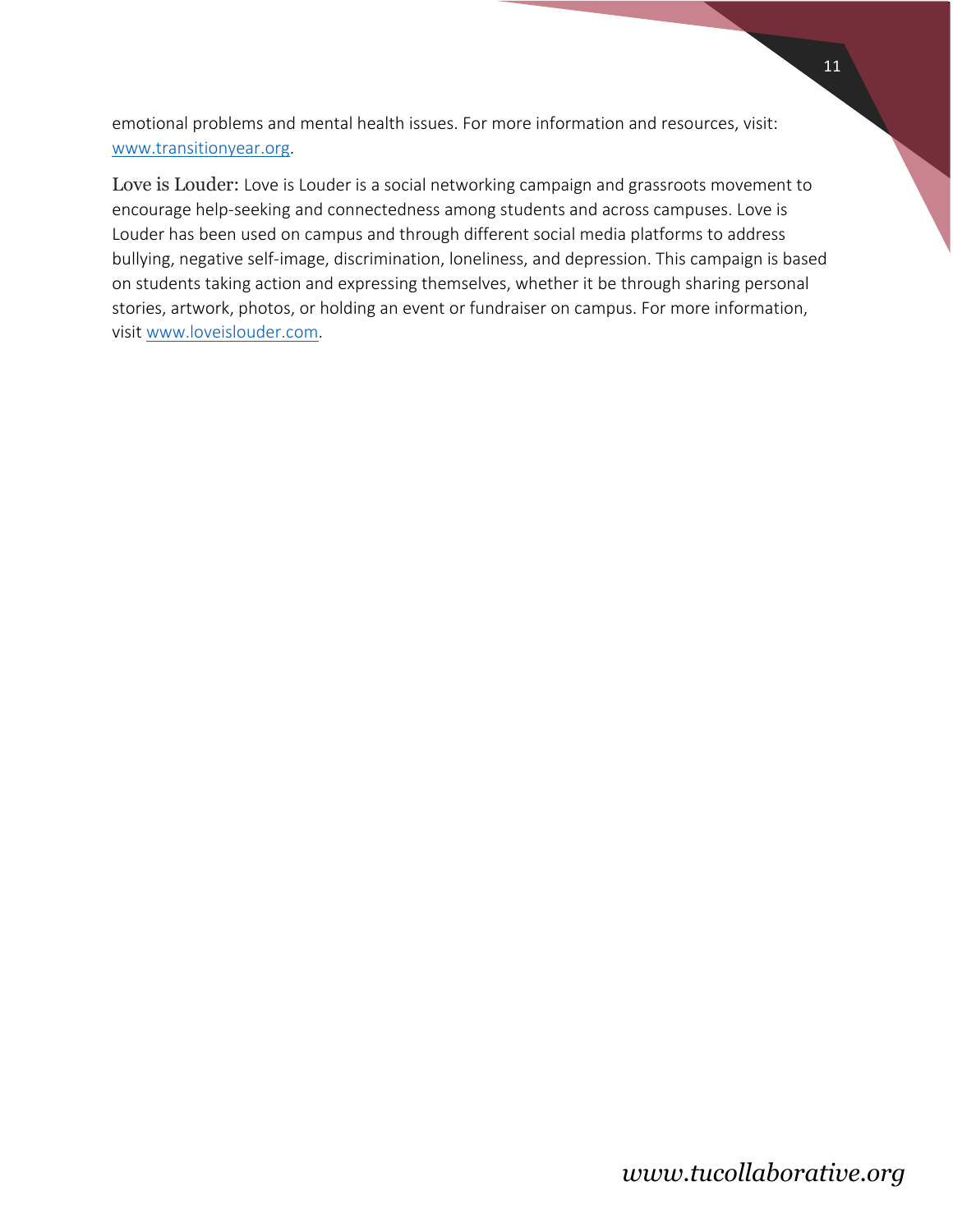## <span id="page-12-0"></span>**Living On or Off Campus**

After choosing a college or university to attend, the next big step is deciding to live on or off campus. Previous research has shown that students who live on campus are more engaged in personal development and learning, and have more opportunities to get to know peers, faculty, and resources the campus has to offer<sup>5</sup>. Experiencing residential dorm life is associated with promoting a variety of desirable academic outcomes by enhancing students' involvement and engagement within their colleges or universities<sup>6</sup>. On the other hand, more and more students are taking the non-traditional route and not living on campus. This has prompted colleges and universities to offer programs or resources to accommodate students who may choose to commute or live off campus to help them succeed just as well<sup>7</sup>. Whether you pick a residential hall or an off campus apartment to call home, it is important to consider what is most important to you as well as the pros and cons to make the best and most informed decision for you.

### <span id="page-12-1"></span>**Living On-Campus**

If you do decide to live on campus, your first step is to look into the different residence halls and what requirements your college or university has. Some require incoming freshmen to live on campus, while others may not allow off campus housing until the junior or senior year. Depending on the college or university, they may have separate type of living arrangements for each residence hall. Some may be communal style with shared bathrooms while others may offer private bathrooms, and some may have housing based on programs or majors. Colleges or universities may have a roommate matching program where they try and select a roommate for you based on personality and shared interests. It is particularly important to pay attention to submission deadlines for housing selection since most colleges and universities will allot preferred housing on a first-come, first-served basis once a student submits a deposit. It is equally important to inquire about any disability housing accommodation requests at this time. At this time, you may also want to look into purchasing a meal plan to make eating easy and convenient since most dorms will not have fully equipped kitchens.

Once you move into the residence hall, there will be a variety of welcome week activities to get you acquainted with your new home, resources that are available, rules and regulations of your dorm, and an opportunity to meet new people. Welcome week activities and events held in your residence hall are great opportunities to make new friends. These friendship are considered

<sup>&</sup>lt;sup>5</sup> National Postsecondary Education Cooperative. (2006). What matters to student success: A review of the literature. Retrieved fro[m http://nces.ed.gov/npec/pdf/kuh\\_team\\_report.pdf.](http://nces.ed.gov/npec/pdf/kuh_team_report.pdf)

<sup>6</sup>Turley, R. N. L., & Wodtke, G. (2010). College residence and academic performance: Who benefits from living on campus?. Urban Education, 45(4), 506-532.

<sup>7</sup>Jenkins, R. (2014). The new traditional student*. The Chronicle of Higher Education.* Retrieved from [http://chronicle.com/article/The-New-Traditional-on/135012/.](http://chronicle.com/article/The-New-Traditional-on/135012/)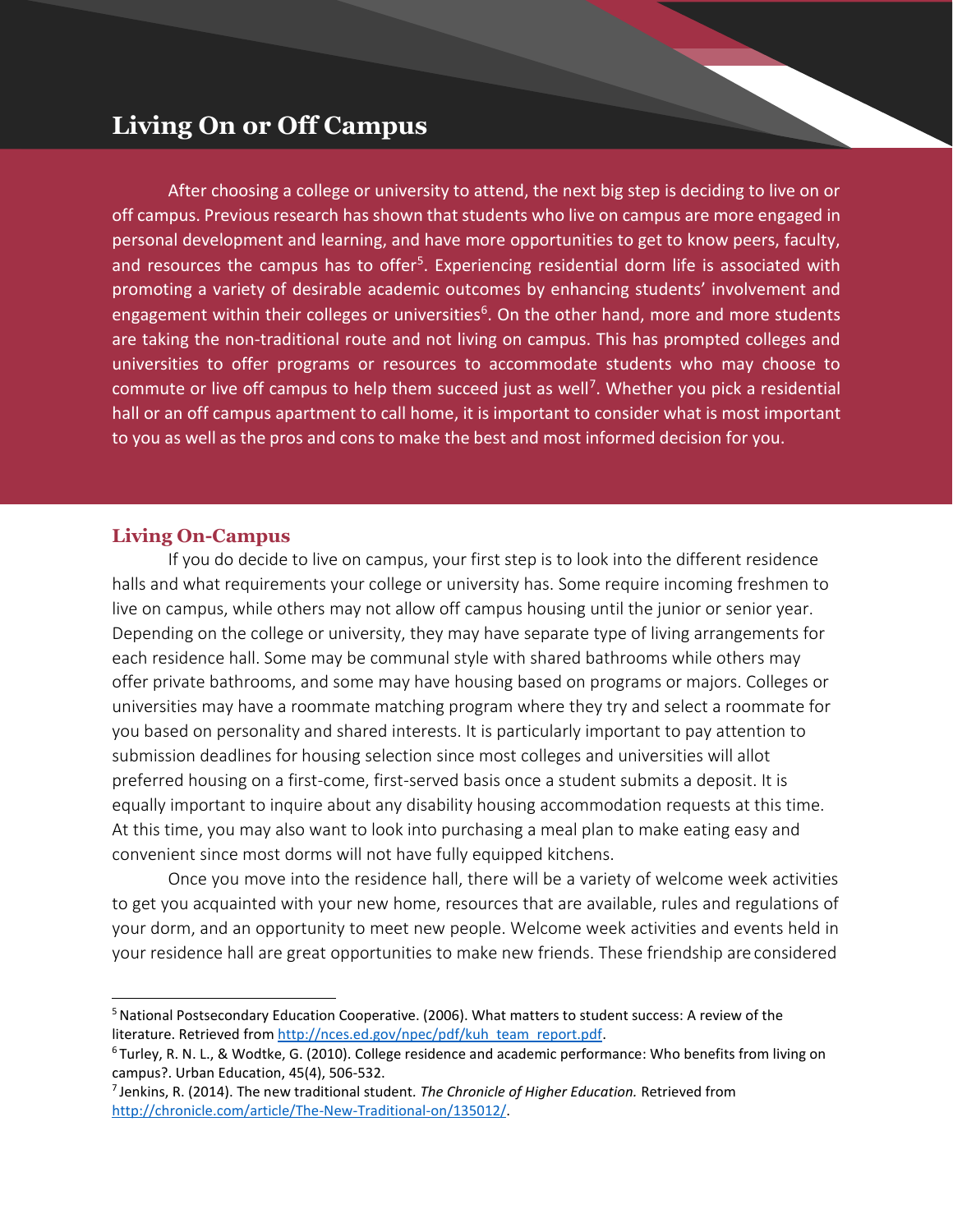"natural supports" which are relationships that occur in everyday life outside of formal supports like your typical mental health providers such as counselors and therapists. These natural supports help to make up a solid support system that can have a significant impact in a persons' life as well as help to develop a sense of social belonging, dignity, and self-esteem<sup>8</sup>. You will be introduced to your resident assistant who will serve as a liaison between residents and the university or college. They are responsible for upholding the rules and regulations of the dorm, facilitating community and a cohesive residential hall through meetings and activities, and will be your go to person for any concerns or questions you may have. If you move into your residence hall and find yourself unhappy with your living arrangements, most colleges and universities have dates throughout the academic year for room change requests. If you feel it is in your best interest to move before the room change requests are available, you should review your school's cancellation and release from housing policies.

## <span id="page-13-0"></span>**Living Off-Campus**

If you decide that living off campus is the best choice for you, you are certainly not alone in that decision. As of fall 2011, of the 17.6 million people enrolled in college, only 15% were attending a four-year college and living on campus. Some students decide to live off campus at home with family to save money, while others may prefer to rent an apartment or house with roommates. Living off campus affords you more independence and freedom, privacy and personal space, and a sense of responsibility as living off campus includes more bills, cleaning, grocery shopping, and cooking. Many colleges and universities may have off campus housing options that are associated with the school that only offers housing to current students. If you are looking for a roommate, campus bulletin boards and organizations are a great source to find other students who are looking for off campus housing.

Whether living on campus is right for you, or you ultimately decide to move off campus, it is essential to set up strategies to manage your mental health recovery during this time of new freedoms and responsibility. You should build a support network by taking advantage of what your school has to offer. You can do this through joining study groups, attending different organization and meetings, and making new friends with students who have similar interests or hobbies. It is also important to set goals for yourself and create structure by sticking to daily schedules that dedicate time to homework, studying, physical health, and social life to keep you on track throughout the college years.

<sup>&</sup>lt;sup>8</sup>[http://tucollaborative.org/pdfs/Toolkits\\_Monographs\\_Guidebooks/relationships\\_family\\_friends\\_intimacy/Natura](http://tucollaborative.org/pdfs/Toolkits_Monographs_Guidebooks/relationships_family_friends_intimacy/Natura) l\_Supports.pdf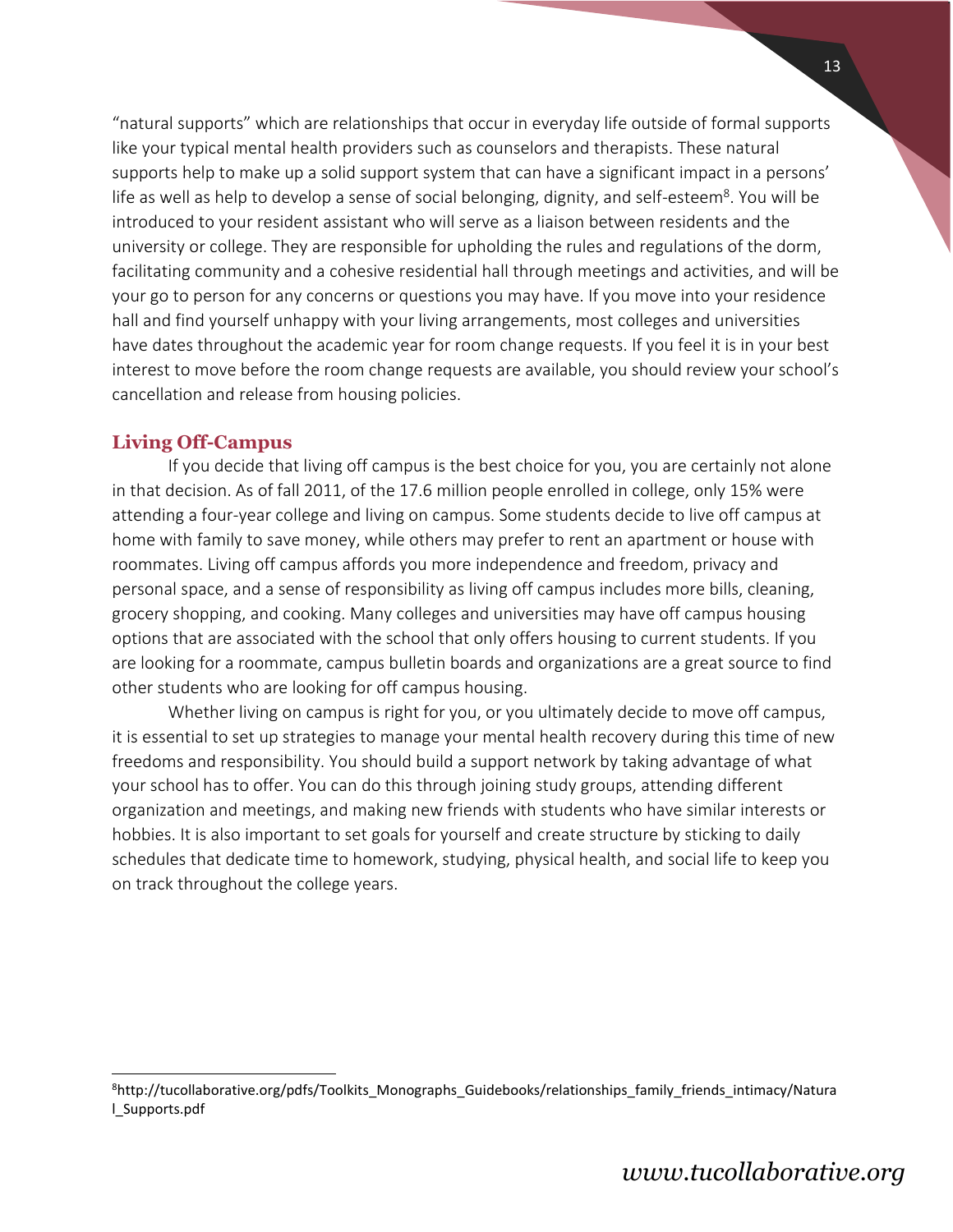## **Academic Support and Accommodations**

Some students may find college academically challenging as college coursework can be much harder and different than classwork experienced in high school. It is important to consider creating a balanced semester course schedule, developing learning and study skills, and becoming familiar with the resources and accommodations available at your college or university. Luckily, there are many options available on campus to help you achieve academic success.

## <span id="page-14-0"></span>**Academic Advisors**

Academic advising is an essential part of every college and university campus. Academic advisors are people who are there to help you navigate the ins and out of your educational path. They can help you decide which major is right for you, and make sure you are taking all the appropriate courses to fulfill program requirements to graduate on time. They can help you troubleshoot any issues with your course schedules, missed deadlines, or decisions to change majors. Academic advisors are also great sources to provide insight on the institutional policies, procedures, and programs at your school as well as resources, services, and accommodations that may be available to you.

### <span id="page-14-1"></span>**Resources on Campus**

Colleges and universities offer a variety of additional academic resources, centers, and programs to help students achieve their academic goals and continued success. Campuses offer centers to help build different skillsets such as writing centers to help students structure papers throughout the semester and quantitative centers that offer support with math, science, and economic courses. Tutoring services per major are also available on most campuses, and many offer peer-led tutor study groups for specific classes. Throughout the semester, your school may offer different labs or workshops to help you build their organization and time management skills, as well as hone their learning strategies to succeed throughout your college career. Accommodations

The Americans with Disabilities Act, Individuals With Disabilities Education Act, and Section 504 of the Rehabilitation Act are intended to protect people with disabilities from discrimination in higher educations and ensure that essential supports and accommodations are offered so that students with disabilities can be as academically successful as students without disabilities. Students who request accommodations obtain more than twice the number of supports than those who did not<sup>9</sup>. Some reasons students decide to disclose their mental health condition is to obtain information about available supports and services, discuss academic

 $9$  Salzer, M., Wick, L., & Rogers, J. (2008). Familiarity with and use of accommodations and supports among postsecondary students with mental illnesses. Psychiatric Services, 59(4), 370-375.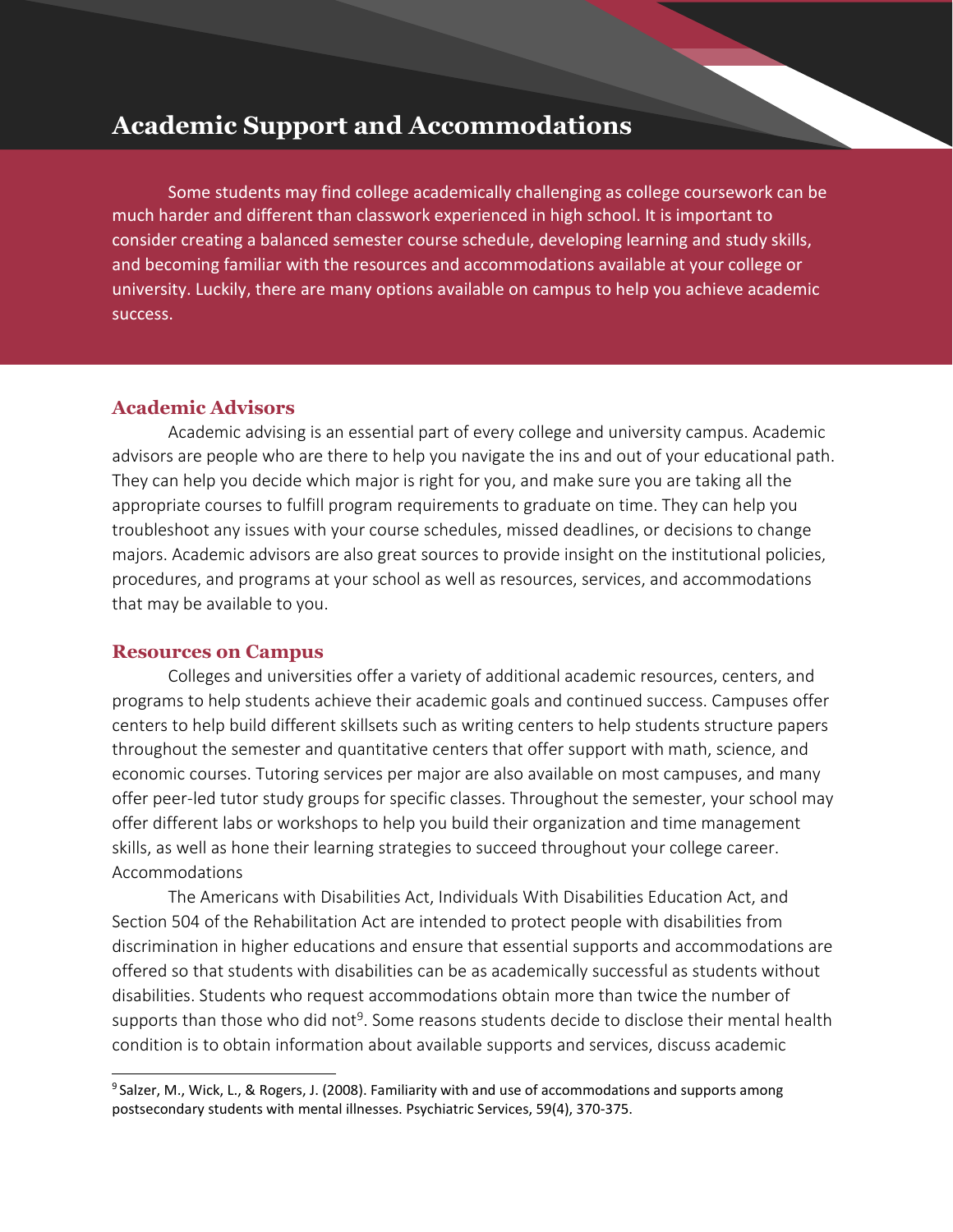requirement and practical accommodations during your college career, and ensure that faculty members are receptive to the accommodations to allow you to be successful in your courses<sup>10</sup>. However, it is ultimately your decision whether or not you disclose your mental health condition.

If you decide to disclose your mental health condition, it is important to consider how much information you are comfortable with disclosing and what type of accommodations would be helpful for your success in college. A good place to start this conversation is with your school's Disability Resource Center. They can help you decide the best time point to disclose your mental health condition, inform you of the types of supports and accommodations are available to you, and assist you in understanding the policies and necessary documentation for your school. For more information about your rights and disclosing your mental health condition on campus, please visit [www.goo.gl/G7ctvP](http://www.goo.gl/G7ctvP). This guide, provided by the Bazelon Center for Mental Health Law, provides a wealth of information for college and university students to know your legal rights when seeking mental health services and accommodations on campus.

<sup>&</sup>lt;sup>10</sup> National Alliance on Mental Illness. The why, when, what, and how of disclosure in college. Retrieved from http://www.nami.org/Template.cfm?Section=Check\_Out\_Resources&Template=/ContentManagement/ContentDi splay.cfm&ContentID=146790.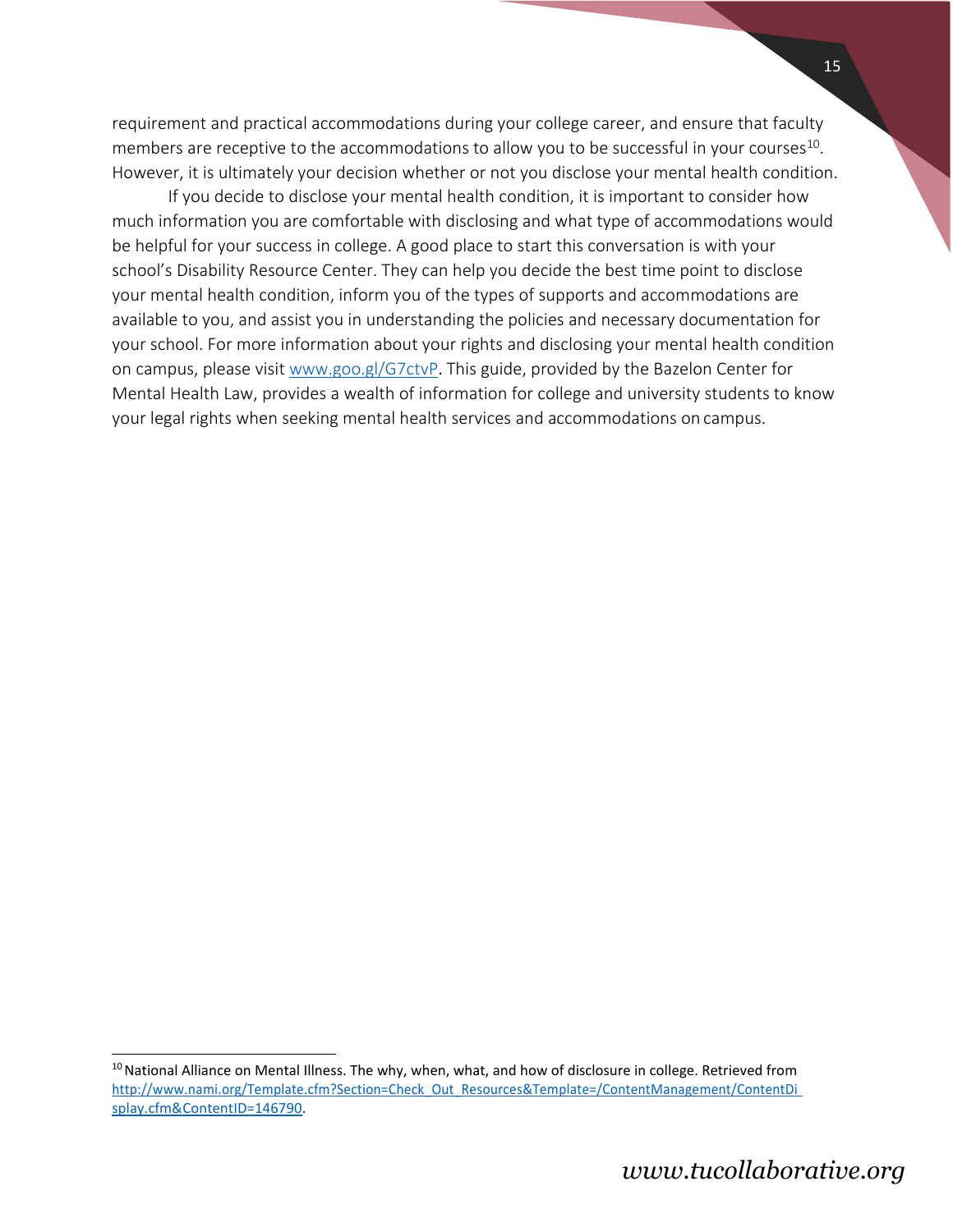## <span id="page-16-0"></span>**Health and Recreation**

Supporting your physical health is one of the most important steps toward recovery. Many people underestimate the connection between the mind and body, yet it isimportant that both are taken care of in order to promote overall wellbeing: vigorous physical activity is connected to better mental health and less stress for college students<sup>11</sup>. However, in a college environment, it may be difficult to find time to exercise, eat well, cope with academic stress, and maintain healthy relationships. Luckily, there are lots of resources on campus to support your healthy lifestyle – or to get you started with one if you aren't already! Best of all, exercise is great for your brain, and helps you to study more effectively<sup>12</sup> and succeed academically<sup>13</sup>. In addition to staying healthy, it's also important to take time to have fun. There are lots of exciting ways to stay active on-campus. Besides intramural and club sports, many campus recreation centers also sponsor special events for students, such as fitness challenges, laser tag, or camping trips.

### <span id="page-16-1"></span>**Gym/Fitness Center**

Universities usually have gyms/fitness centers which can be accessed for free by full-time students. Facilities differ by school, but typically include: cardio equipment (e.g. treadmills, elliptical, stationary bicycles); weight lifting equipment, including free weights and resistance machines; basketball courts; tennis or racquetball courts; an indoor or outdoor running track; and swimming pool. Often, special equipment and programming are available to accommodate students with disabilities. If you need any kind of accommodation, you should ask the fitness center staff.

Most university fitness centers also offer free group fitness classes. Group fitness classes are led by a fitness instructor, who can help you to stay motivated, stay safe, and have fun with your workout. If you attend the same class regularly, you may meet people with similar fitness interests or goals. Usually, you can drop-in to group classes without registering, but some may require you to register and may cost a small fee. Equipment for group fitness classes is usually provided for free, but you should check in advance with the fitness center staff to make sure that you arrive prepared. Some examples of group fitness classes include yoga, Zumba, cycling, boot camp, circuit training, step class, and Pilates. If you need any special accommodations, plan to arrive for the class a few minutes early so that you can speak with the instructor. Fitness

 $11$ VanKim, N. A., & Nelson, T. F. (2013). Vigorous physical activity, mental health, perceived stress, and socializing among college students. *American Journal of Health Promotion, 28*(1), 7-15.

 $12$  Change, Y. K., Labban, J. D., Gapin, J. I., & Etnier, J. L. (2012). The effects of acute exercise on cognitive performance: A meta-analysis. *Brain Research, 1453,* 87-101.

<sup>&</sup>lt;sup>13</sup> Trockel, M. T., Barnes, M. D., & Egget, D. L.. (2010). Health-related variables and academic performance among first-year college students: Implications for sleep and other behaviors. *Journal of American College Health, 49*(3), 125-131.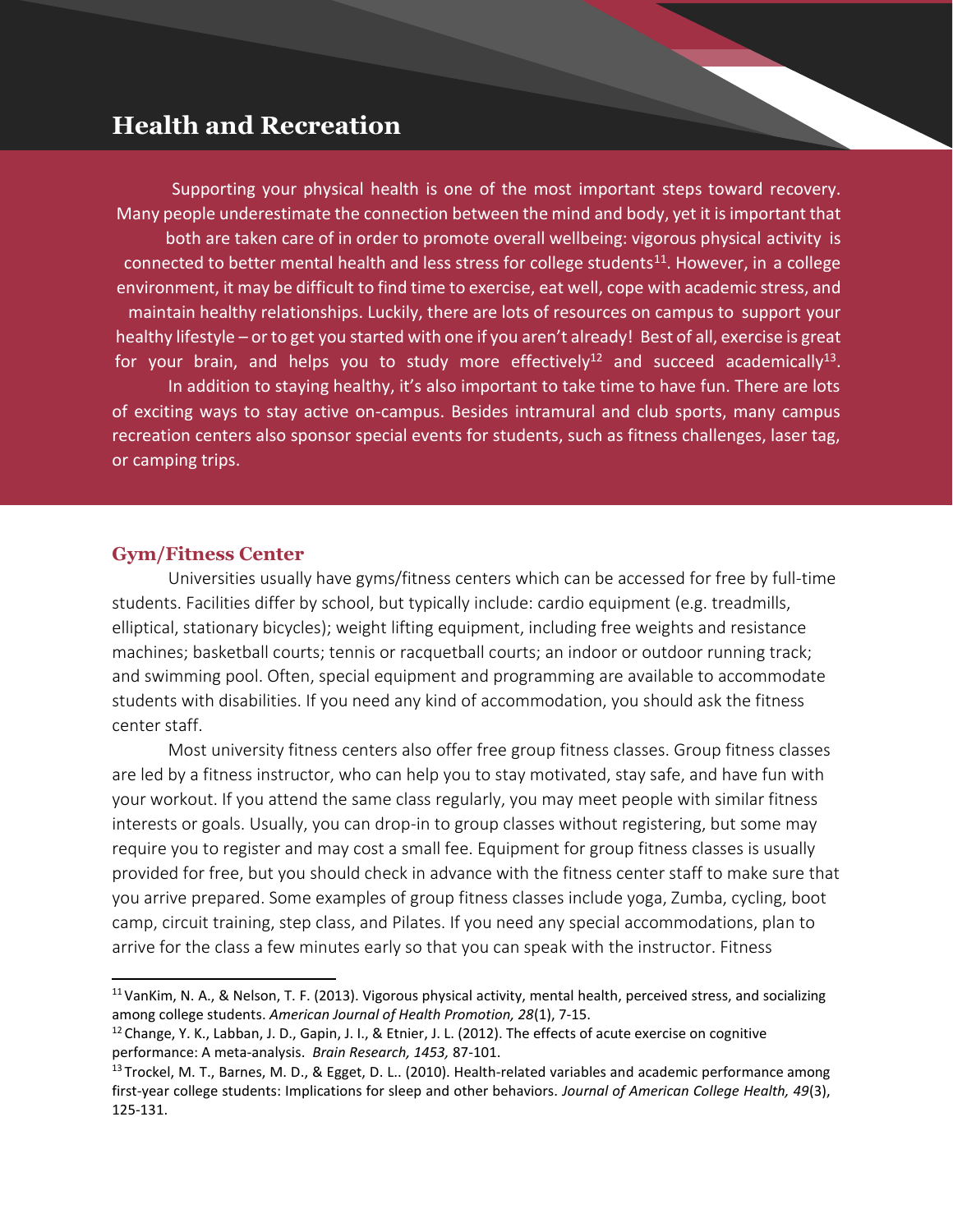instructors should also offer modifications or options during class so that you can participate at your own fitness and ability level.

Some university fitness centers will also rent out sports equipment to students for free or for a small fee. This could include basketballs, volleyballs, tennis racquets, jump ropes, yoga mats, hand wraps, bikes, and camping equipment. Make sure that you return rented equipment on-time and in good condition in order to avoid extra fees.

Your campus fitness center might also offer personal training. Personal trainers can help you to set realistic fitness goals, learn fun new ways of working out, and inspire you to keep going. They offer individualized assistance to help you reach your goals, tailored to your unique experience and fitness level. Personal training can be expensive, but most facilities offer partner discounts, so you may want to find a friend and sign up for a few sessions together. Working out with a friend is one of the best ways to have a good time and stay motivated!

#### <span id="page-17-0"></span>**Intramural & Club Sports**

There are many opportunities to get involved in sports on a college campus. Some examples of college sports include:

- Basketball
- Football
- Soccer
- Dodgeball
- Tennis
- Volleyball
- Baseball/softball
- Field, ice or floor hockey
- **Ultimate Frishee**
- Martial Arts
- Swimming
- Equestrian (Horseback riding)
- Rock climbing
- Bowling
- Lacrosse
- Rugby
- Snowboarding
- Fencing
- Cycling
- Badminton
- Paintball
- **•** Gymnastics

Intramural sports are played with and against other students from your school, and are typically more casual than club sports. There are two ways to join an intramural sport: 1) as a free agent or 2) as a member of a team. If you have friends who want to participate in the same sport, you can register together as a new team (there may be a fee). If you want to sign up by yourself, you would register as a free agent. A free agent is someone who wants to play intramural sports but is not yet part of a team. After registering with the campus recreation department as a free agent, you could petition to join an existing team or be placed onto a team with other free agents.

If you want to compete with people from other schools, club sports are a good option. Club sports may require a sign-up or registration form to join. Typically, you pay dues to be part of the club; keep in mind that this is in addition to the cost of uniforms and equipment, which can be very expensive for some sports, such as football or equestrian. If you are new to a sport,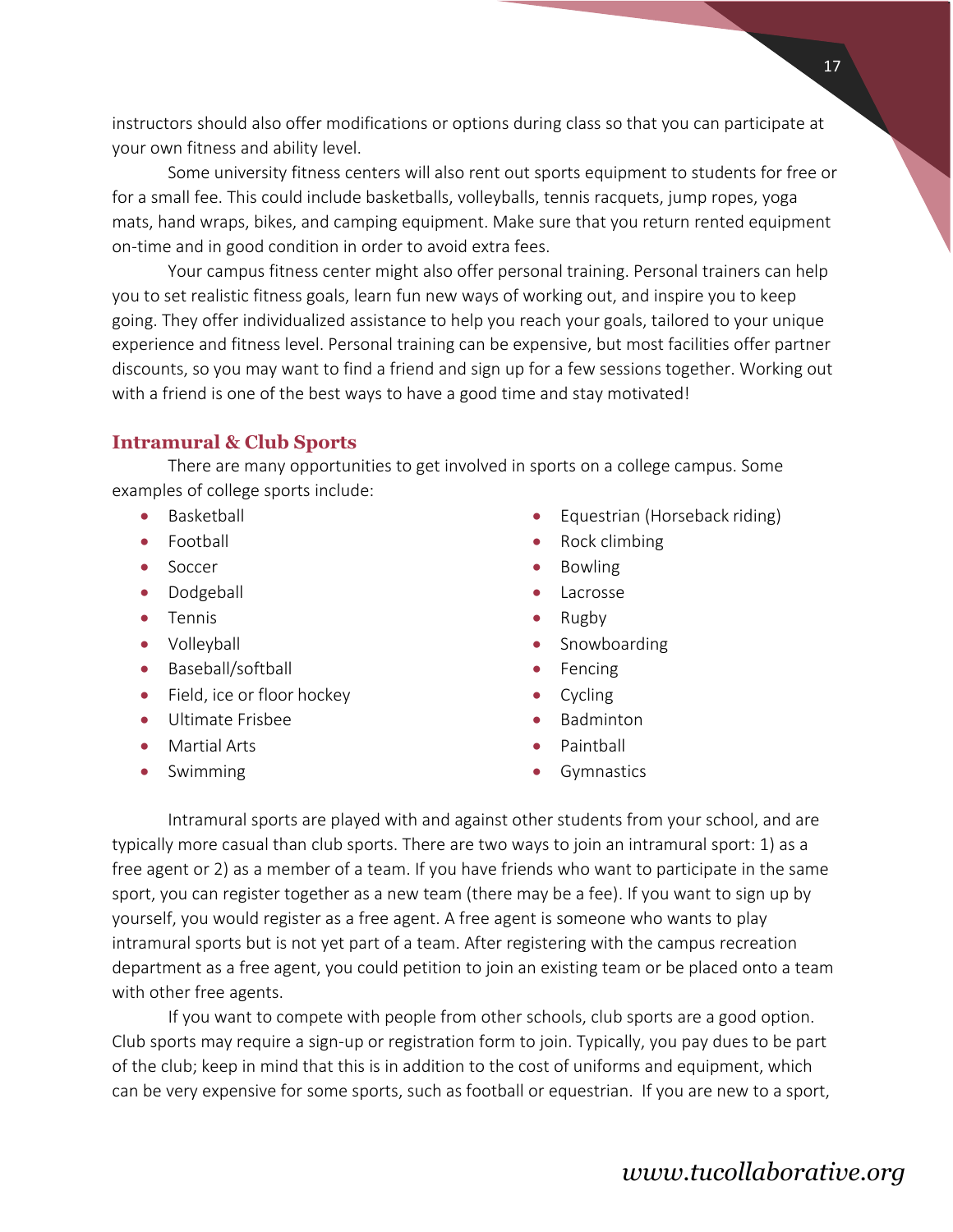you will need to contact the local club to see if they accept people without previous experience. Many club sports members are happy to spend extra time with a new member who is interested in learning more about the sport! Joining a club sport is a good way to keep active, feel like part of a team, and share in accomplishments such as tournaments or matches against other schools.

#### <span id="page-18-0"></span>**Varsity/NCAA Sports**

If you prefer watching sports over participating in them, enjoy creating school spirit and cheering on a team, or are just looking for something exciting to do after studying, you could go to one of your school's varsity sports games. Examples of varsity sports include basketball, football, soccer, volleyball, tennis, cross-country, and gymnastics. Tickets are generally free for students. Varsity sports events are often televised, and schools sometimes encourage students to attend by giving away free school-spirit gear, such as t-shirts, at games.

#### <span id="page-18-1"></span>**Campus Wellness Center**

In addition to the fitness center, many universities have a wellness office where you can access information and programs related to health. Your school's wellness center can help you to learn more about nutrition, alcohol and drugs, stress reduction, and sexual health (some wellness centers offer free STI testing and condoms). The wellness center is a great place to start out when you want to learn more about living a healthier lifestyle, and has resources to help support your mental health, such as stress-reduction or self-care workshops. Although they may not provide the health service that you request, they should be able to refer you to a service or program either within the university or in the greater community that will fit your needs and budget. If you have questions about healthy eating, relationships, coping with stress, or any other health issues, the campus wellness center is a good first stop.

### <span id="page-18-2"></span>**Clinics & Health Centers**

Many schools have clinics which offer health services to students. Depending on your school, these may be limited to minor health services such as vaccinations, screenings, and minor illness, or may be similar to the services which a family doctor performs. Most student health centers are paid for by your private insurance, by a fee included in your tuition, or on a sliding-scale rate based on your income, making them an affordable and convenient choice. Some campus clinics can also provide birth control; however, conservative or religiouslyaffiliated schools may not offer this service. Be aware that many campus clinics are limited in the services they offer, and are best used for minor health care needs such as immunizations and colds; you should still go to your primary care physician when necessary, especially for serious or chronic healthcare needs. Additionally, be aware that campus clinic fees do not cover the cost of hospitalizations, so you should still maintain your regular health insurance.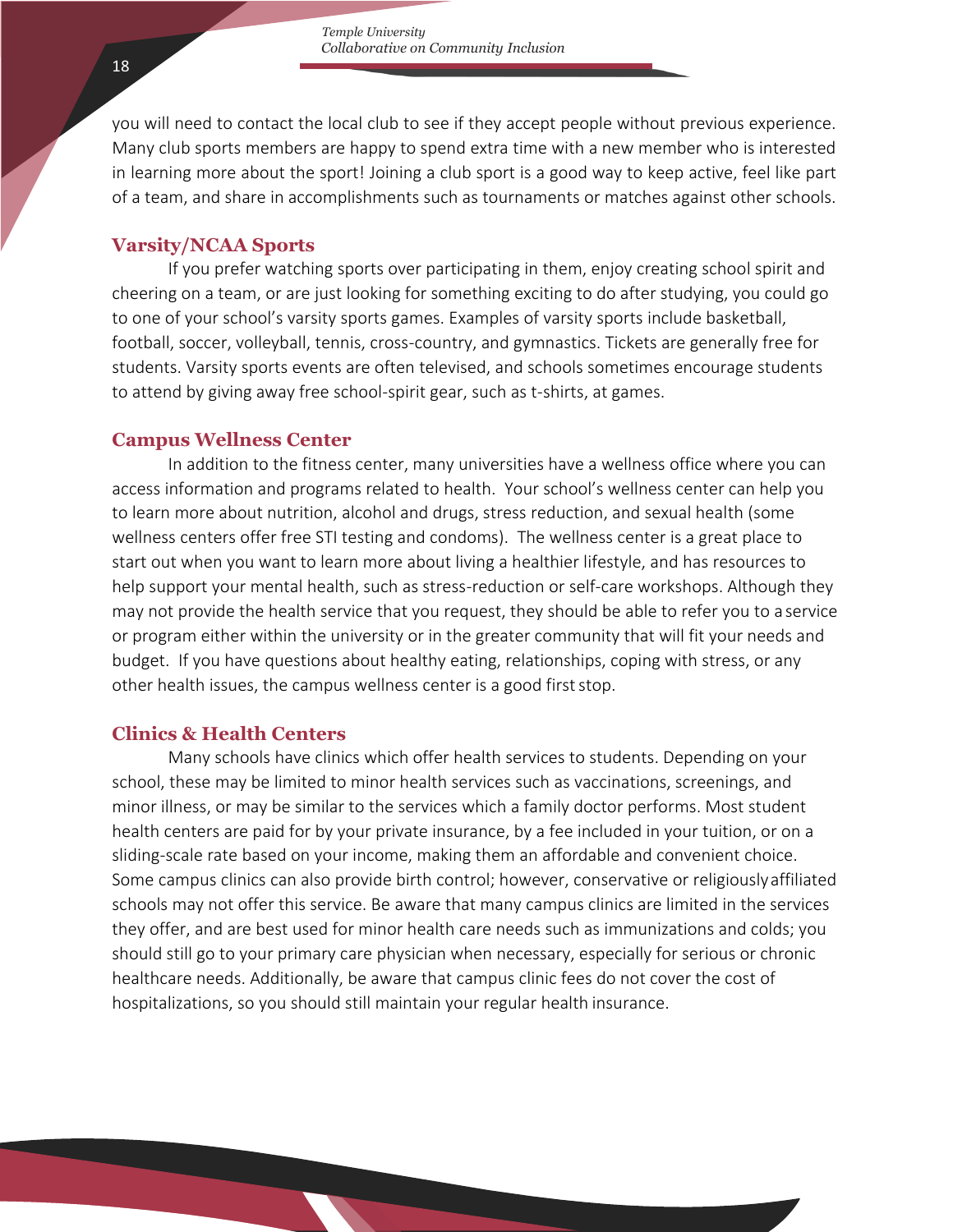## <span id="page-19-0"></span>**Clubs & Student Organizations**

College presents incredible opportunities to join in or start social groups with your peers; indeed, students who are more involved in student organizations tend to be more satisfied with their college experience!<sup>14</sup> Student clubs or organizations are groups of students who have a similar hobby, interest, or goal. They are groups of students who volunteer together, watch movies together, play games together, share their culture with each other, rally together for political causes, and any other social activity you can think of. Many people are unsure about how to make friends and meet people on campus; joining a club makes this easier by helping you to meet people who have things in common with you, and gives you events and structured social activities that you can go to, which can be a lot of fun. Studies have shown that individuals with a greater diversity of relationships and involvement in a broad range of social activies have healthier lives and live longer than those who lack such natural supports<sup>15</sup>. Additionally, student organizations provide opportunities to practice leadership<sup>16</sup> and get involved in the community through campaigning to change local or school policies, writing for the school's newspaper, or hosting fundraising events. Sometimes, it is even appropriate to put your student organization involvement on your resume!

### <span id="page-19-1"></span>**Student Activity Board/Student Government**

Universities typically charge a student activity fee along with, or included in, tuition. This fee is used to plan events for students, such as festivals, Homecoming, concerts, games, speakers, comedy shows, workshops, free food, and more. Some universities allow a student group to help determine how money from the student activity fee is used; typically, this group is the student government association, but it may be a separate student activity board in other schools. For more information about how you can get involved with events on campus, check with your office of student affairs.

The student government is a group of students who are elected by other students to make decisions about school events, policies, and resources. Students hold campaigns to be voted into student government positions (for example, head of academic affairs) by other students. Running for student government office provides you with leadership and political experience and a sense of responsibility. A position in student government requires a lot of hard work and can be a big time commitment, but it is a great addition to your resume and can help

<sup>&</sup>lt;sup>14</sup> Montelongo, R. (2002). Student participation in college student organizations: A review of the literature. *Journal of the Indiana University Student Personnel Association,* 50-63.

<sup>&</sup>lt;sup>15</sup>[http://tucollaborative.org/pdfs/Toolkits\\_Monographs\\_Guidebooks/relationships\\_family\\_friends\\_intimacy/Natur](http://tucollaborative.org/pdfs/Toolkits_Monographs_Guidebooks/relationships_family_friends_intimacy/Natur) al\_Supports.pdf

<sup>&</sup>lt;sup>16</sup> Veronesi, M. C., & Gunderman, R. B. (2012). The potential of student organizations for developing leadership: One school's experience. *Academic Medicine, 87*(2), 226-229.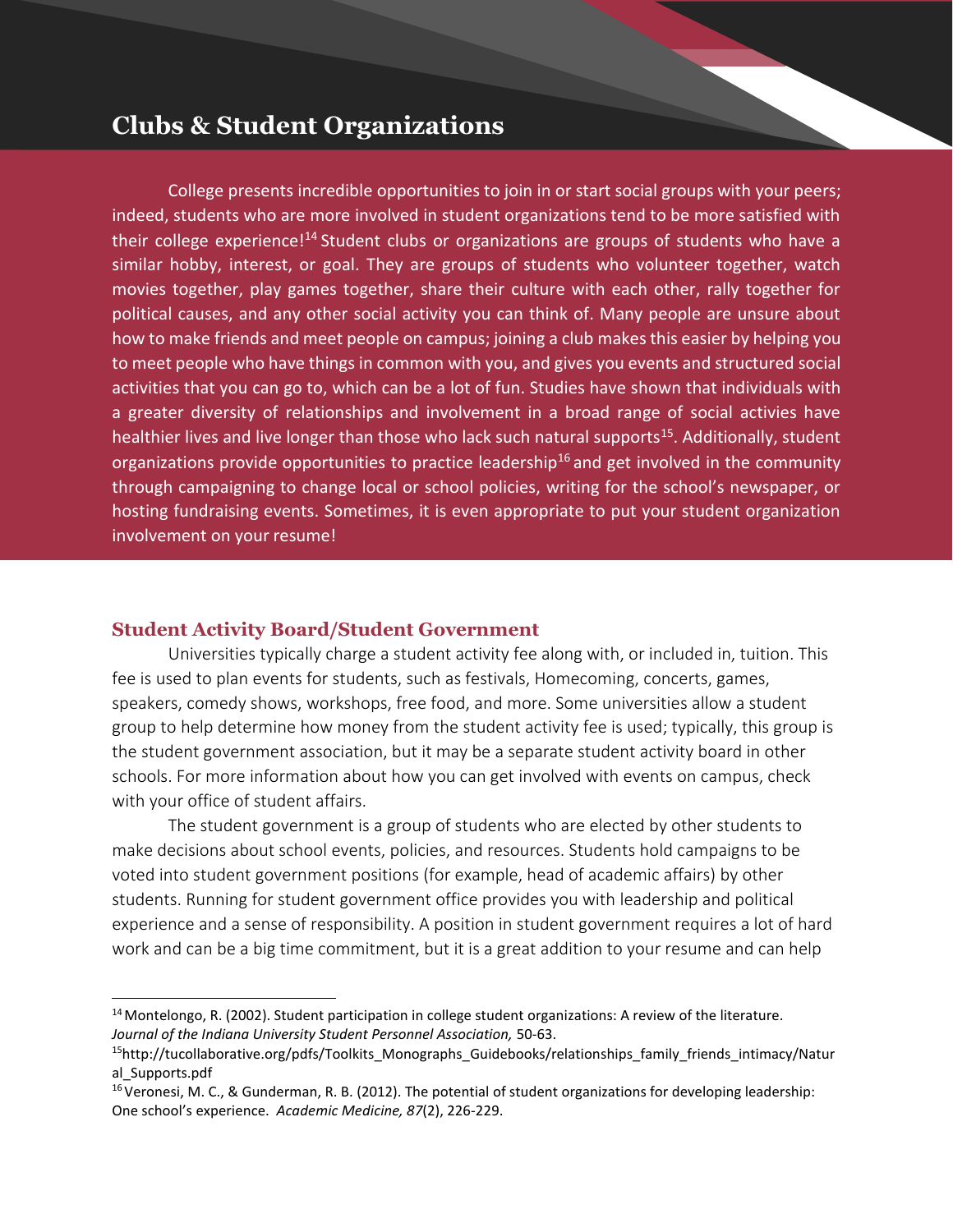*Temple University Collaborative on Community Inclusion*

you to meet new people. If you are not interested in running for student government office, but you would still like to be involved in governing the student body, you may be able to get involved with a student government committee. Committees oversee the organization of special events such as school spirit weeks. For more information on how you can be involved in student government, contact your office of student affairs.

#### <span id="page-20-0"></span>**Army ROTC**

The Army Reserve Officers' Training Corps is a college elective program you can enroll in as an addition to your regular course curriculum. It is a special leadership program which prepares students to become Officers in the U.S. Army. You can take the Army ROTC Basic Course without any commitment to serve in the U.S. Army. If you then choose to take the Advanced Course, you will have to commit to complete an eight-year period of service with the U.S. Army. An ROTC program can help you to develop leadership skills, which can boost your self-confidence and make your resume more appealing to future employers, particularly for managerial positions.

One of the benefits of Army ROTC is the availability of scholarships and stipends for living costs and other college expenses. If you meet the application requirements and are willing to make a commitment to serve in the Army for eight years, you may be able to receive a full tuition scholarship through the Army ROTC. However, although this is an amazing opportunity and valuable experience for many people, you should think long and carefully about whether you are willing to serve in the U.S. Army for eight years after graduation. If you are having problems financing your education, check out the financial section of this guide (under *Jobs and Internships*), or visit your university's office of financial services. For more information on the Army ROTC, visit [www.goarmy.com/rotc.](http://www.goarmy.com/rotc)

#### <span id="page-20-1"></span>**Student Organizations**

Universities provide financial support (often through charging a student activity fee with tuition) to a wide variety of student-led social groups. These clubs, organizations, and specialinterest groups are typically structured groups formally overseen by the university but administered by students. A student organization usually has a faculty advisor (a professor overseeing the organization) and a student leadership board elected by its members, including a president, vice-president, and treasurer. Organizations and clubs hold regular meetings for their members, usually weekly, bi-weekly, or monthly; although you do not necessarily have to attend meetings to be part of the organization, the more you attend and get involved, the more benefits you will gain. Many organizations also host special free or low-cost events for students which may be open to non-members.

Larger schools often support hundreds of different kinds of student organizations, so you should be able to find one that fits your interests. A few examples of student organization types include:

- Academic & Professional
- Arts & Entertainment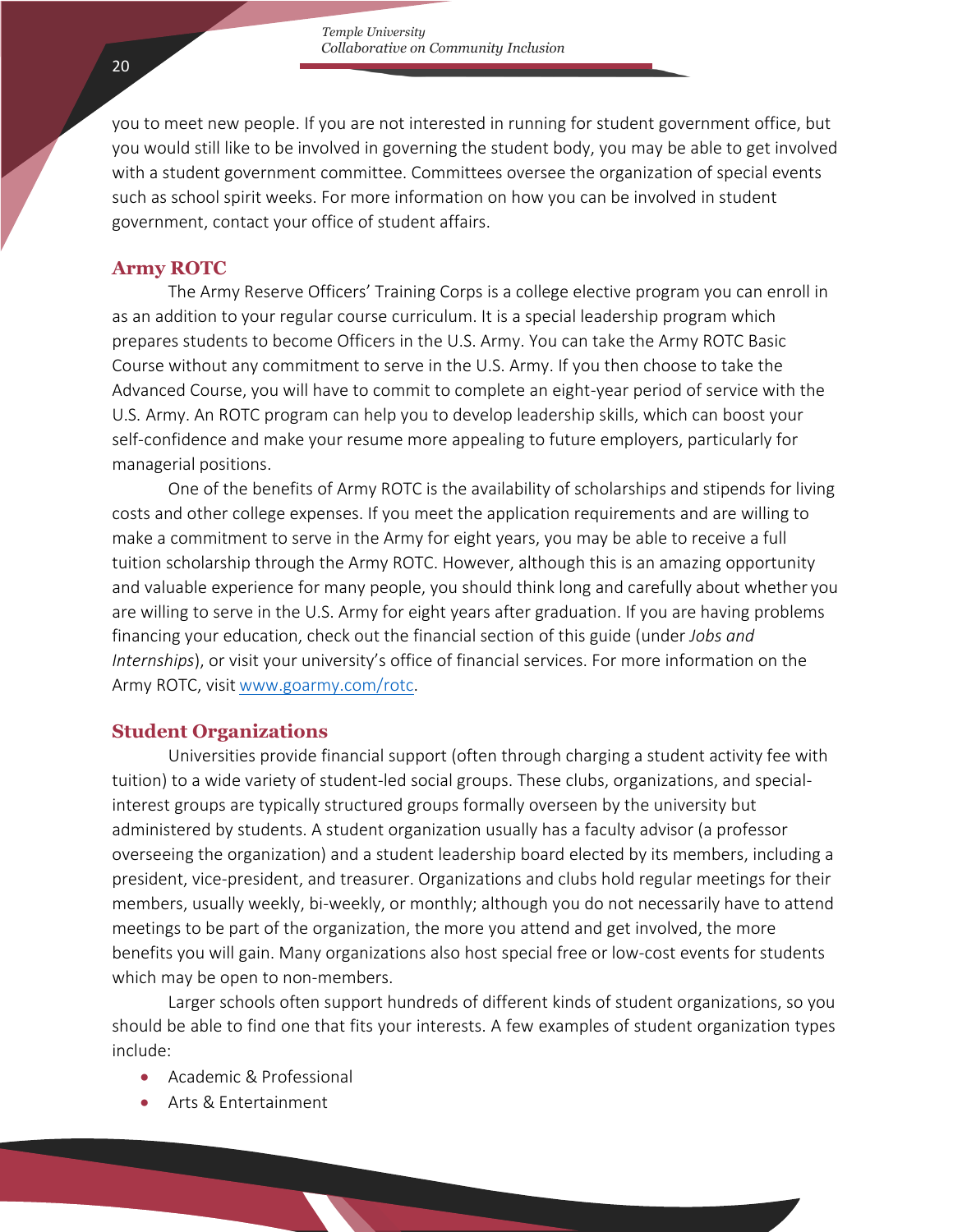- Cultural or International
- **Governance**
- Honorary
- Club and Intramural sports
- Media & Publication
- Political or Advocacy
- Recreation & Leisure
- Religious
- Community service

Generally, signing up and attending meetings is all that is required to join a student organization. However, some organizations require an application, and others may require you to pay dues to participate. You can learn about what organizations are accepting members and how you can join by attending involvement fairs, checking school bulletin boards, or chatting with members when they are tabling on-campus. There may also be a listing of student organizations on your school's website.

Although student organizations are a great way to meet new people and gain social support, they are not self-help groups. If you want to talk to peers about mental health issues, it is probably more appropriate to join a group sponsored by your university counseling services office – unless, of course, the student organization you join focuses on mental health issues! Active Minds is a national nonprofit organization with chapters at schools across the country which encourages students to speak openly about mental health issues on campus; for more information, visit [www.activeminds.org.](http://www.activeminds.org/)

### <span id="page-21-0"></span>**Greek Life**

Fraternities and sororities (Greek letter organizations) are student groups which require you to complete a pledge process and be accepted by the group in order to join. Unlike most other clubs and student organizations, which are generally free to join, fraternities and sororities typically charge dues to members. Unless they are designated as co-ed, fraternities only accept male members and sororities only accept female members. Because of their more rigorous membership requirements, Greek letter organizations may be more close-knit than other student organizations, and many members experience a strong sense of connection to each other. Greek letter organizations have a focus on philanthropy, with each fraternity or sorority championing a specific non-profit organization or cause, and many requiring their members to complete community service hours. Other benefits of being involved in a Greek letter organization include developing leadership skills and gaining a lifelong source of friendship and support.

The process for joining a Greek letter organization varies. Often, it includes a recruitment period at the beginning of the academic year or semester, during which interested students "rush," or attend formal recruitment events, for the fraternities or sororities they are interested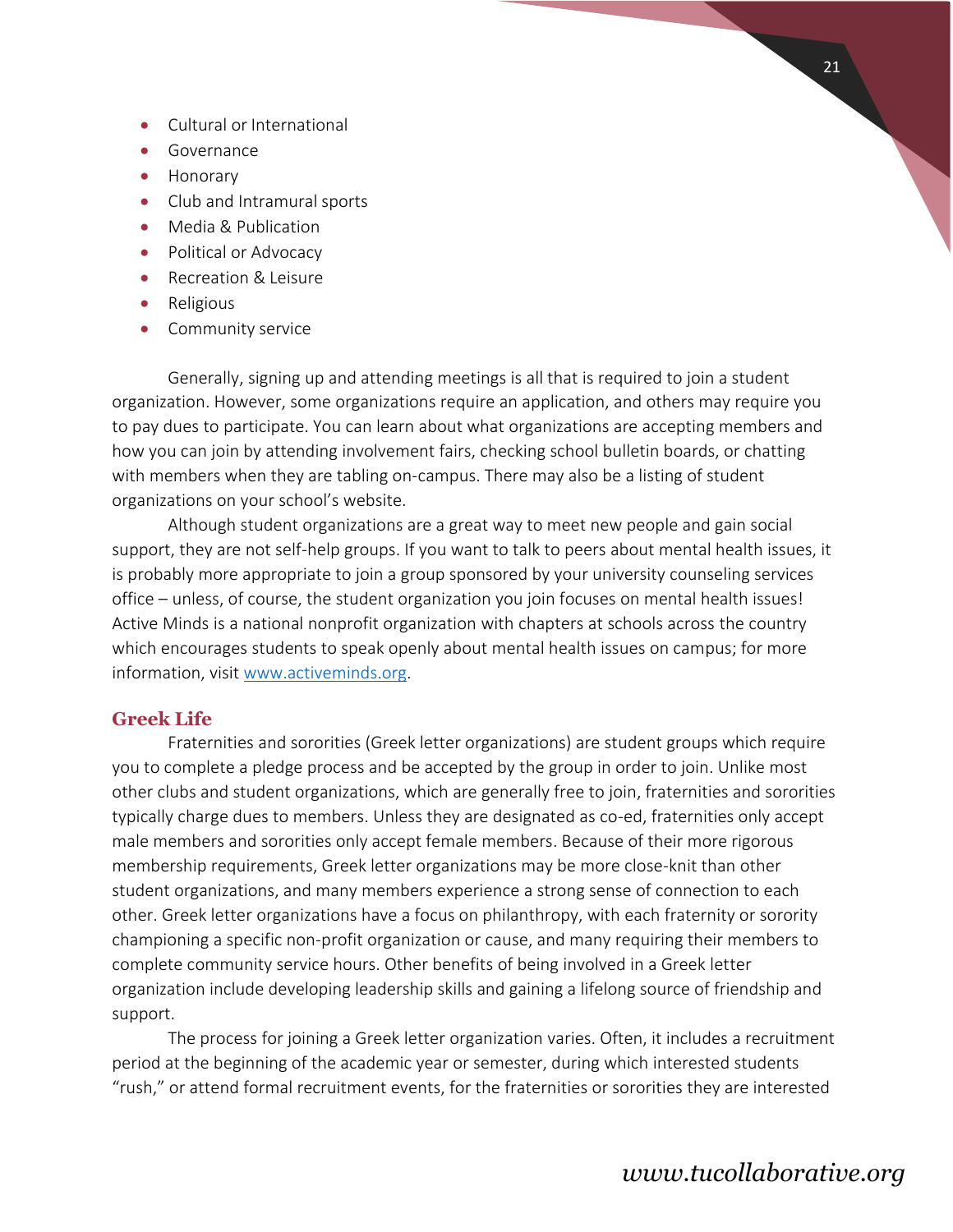in. At the end of the recruitment period, organizations offer "bids," or invitations to membership, to selected students. If you are offered a bid and accept membership, there may be a pledge or probationary period before you can be initiated as a full member. Depending on the school and organization, members may live independently or together in a special residence owned by or associated with the organization.

Being involved in a Greek letter organization can have a positive effect on your academics, including a higher GPA score<sup>17</sup>; fraternities and sororities usually have minimum GPA requirements for membership, and often support their members' academic success with events such as group study sessions for members. However, students who join Greek letter organizations may be more likely to drink heavily<sup>18</sup>, which is linked to lower GPA scores for fraternity and sorority members<sup>19</sup>. For more information on drug and alcohol use in college, see the section on *Staying Safe* in this handbook.

### <span id="page-22-0"></span>**Student Media**

Getting involved with your university's newspaper, yearbook, radio station, or television network is an exciting and rewarding way to be an active member of your campus community. You could have the chance to write articles about or report on important events on campus, such as festivals, athletics, new school policies, and news about the greater community. You do not have to be a journalism major to get involved in student media; many students who contribute are interested in current events, music, sports, art, advertising, entertainment, culture, and production. Your school newspaper or radio station is one of the best ways to share your thoughts and experiences with other students. Depending on your school, you may be able to earn money by writing commissioned articles.

Working on the student newspaper or yearbook primarily involves photography, and writing and editing articles, which are usually published both in print and online. Student editors also help to oversee the layout and design of articles, photos, and other content. Typical article topics include current events, sports, lifestyle (including food, health, and events), arts and entertainment, and opinions. Student radio or television presents an even larger variety of ways to get involved: volunteers can help with music, programming, news, advertising, engineering, promotions and events, and production.

<sup>&</sup>lt;sup>17</sup> DeBard, R., & Sacks, C. (2012). Greek membership: The relationship with first-year academic performance. *Journal of College Student Retention, 13*(1), 109-126.

<sup>&</sup>lt;sup>18</sup> Cashin, J. R., Presley, C. A., & Meilman, P. W. (1998). Alcohol use in the Greek system: Follow the leader? *Journal of Studies on Alcohol and Drugs, 59*(1), 63-70.

 $19$  Long, L. D. (2012). A multivariate analysis of the relationship between undergraduate fraternity/sorority involvement and academic performance. *Oracle: The Research Journal of the Association of Fraternity/Sorority Advisors, 7*(2), 37-48.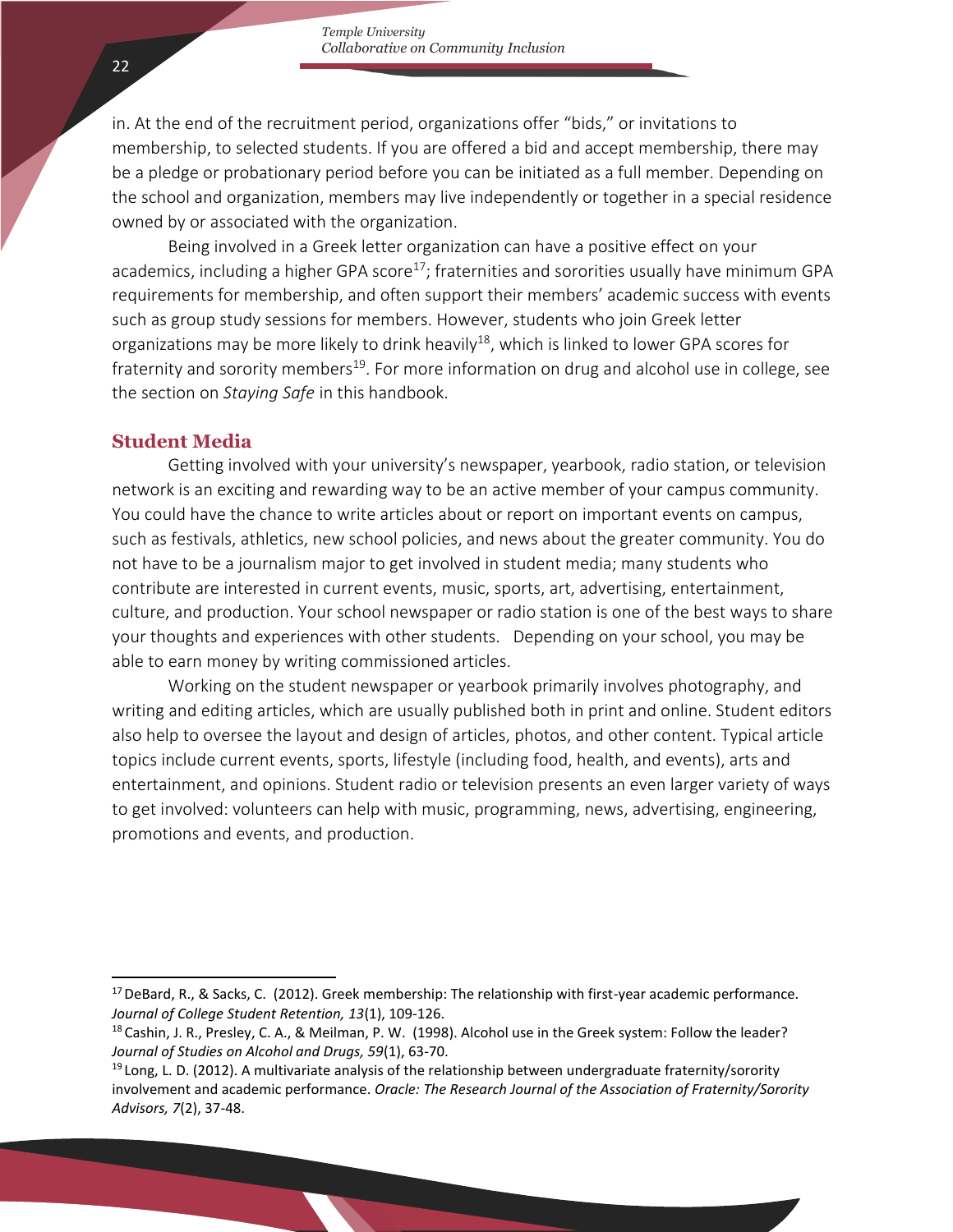## <span id="page-23-0"></span>**Staying Safe**

Feeling that you have a safe environment in which to learn, study, and work is important for your mental health and academic success. Because college is a time when many people are exposed to new places and may have more independence and responsibility than ever before, it presents new risks and challenges. For some students, it can feel scary and overwhelming to navigate a college campus by themselves. College also presents unique hazards and new social situations, including the use of alcohol and drugs and higher rates of sexual violence. Knowing how you are protected on campus, understanding your rights, and learning how to address an emergency while you are at school can give you peace of mind and allow you to respond more quickly and successfully if a crisis arises.

It is also possible that, during your time at school, you become the subject of an investigation by the university for alleged misconduct. We discuss what to expect if you are contacted by campus police or called for a disciplinary hearing.

## <span id="page-23-1"></span>**Campus Safety/Security**

Your school has a campus security office which is dedicated to keeping you safe while you are on campus. Some of the ways that they might do this include: monitoring the campus via discreetly placed video cameras; having trained security officers conduct patrols by car, bike, or foot; requiring a student ID be shown by anyone entering campus buildings; providing campus chaperone services; placing emergency call boxes around buildings, walkways, and within restrooms; and offering safety workshops and programs. Under the Clery Act, all U.S. colleges and universities are required to create a publically available annual safety report of all crimes which occur on or near campus. It's important to remember that most schools only offer these security features on university property, so as soon as you walk off-campus, you will no longer be protected in the same way.

<span id="page-23-2"></span>Chaperone & shuttle services: Campus security often provides a free chaperone service to help students travel safely on campus. The type of service differs by campus, and may be a walking chaperone service (where you are accompanied by a security officer while you walk) or campus police car pick-up service. You can use a chaperone service to get around campus at night, if you live in a residence hall and stay out late, if you are taking a night class, or if you are in any type of situation where you feel unsafe traveling alone, and you may use the service as often as you need. Typically, these services are only offered within the campus perimeter, so you would not be able to use them when traveling to and from a location not located on university property. Additionally, schools with multiple campuses will often offer a free shuttle service to help students to safely travel between classes. If you have any questions or concerns about how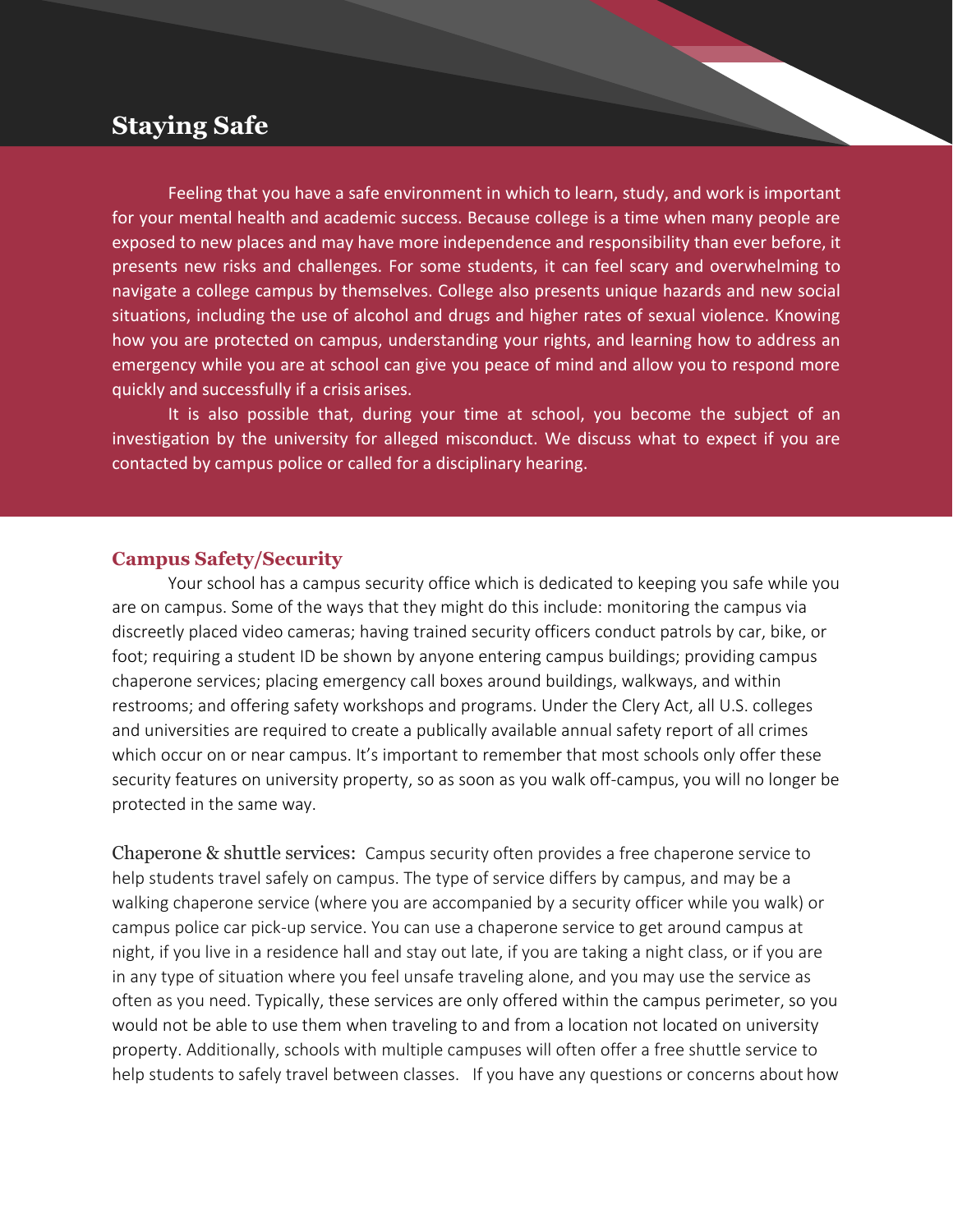to get around campus safely, you can speak with someone at your campus security office about the services they offer.

<span id="page-24-0"></span>Reporting a crime: If you experience a crime on- or off-campus, or are in a situation which leads you to feel unsafe, campus security can help. It is important to report crimes on campus so that steps can be taken to keep you safe and so that perpetrators can be held accountable. Different states have different laws about when you have to report a crime. In most states, you will not be charged for witnessing a crime take place and failing to report it, and choosing whether or not to report a crime is up to you; however, you may be held responsible in some states for failing to report certain crimes. For example, it is typically illegal to fail to report known or suspected abuse of a child.

Be aware that you have options regarding how you report a crime, including the level of confidentiality of the report and how much you are willing to disclose to campus police. Some schools permit *anonymous* reporting of crimes; this means that your identity cannot be connected to the crime report in any way (e.g. you never give your name or any other identifying information when making the report, such as in a report submitted online). *Confidential*  reporting may also be permitted, which means that your name will be connected to the report, but that information regarding your identity is only known to select people (i.e., campus security officers). Under federal law, certain crimes must be reported by campus police to the public, such as sex crimes, burglary, and assault. Which crimes are reported, the level of confidentiality available to people who wish to report a crime, and how crime reports are created varies by school and by local laws.

Depending on your school, you may be able to report a crime through an online form or email; however, if it is an emergency, it is always best to call. You should find out the phone number for your campus security office and carry it with you at all times in your wallet or purse, or saved in your phone's contact list. You can also go to the campus security office in person to report a crime or get help. This may be the best option if you are not dealing with an emergency but someone is making you feel unsafe. Campus security may also ask you to come to the security office in person to make a report if you witness a crime.

When you report a crime, the campus police officer will ask you questions about what happened. They will want to know what time the crime occurred, where it happened, and will probably ask for the name or a description of the person who committed the crime (if applicable). The questions which you may be asked could be extremely triggering; you should know that you have the right to disclose only as much as you feel comfortable. You can also request to speak with a security officer of a different gender. If you require medical attention of any kind, campus security should provide you with transportation to receive care.

Depending on the nature of the crime you are reporting, your campus police officer may encourage you to file a second report with the local police department. They should provide guidance and support for this process. Remember that reporting a crime to your local police department is completely optional, and you do not have to do so if you do not want to. If the offense you are reporting involves another student, you may be asked to testify at a hearing as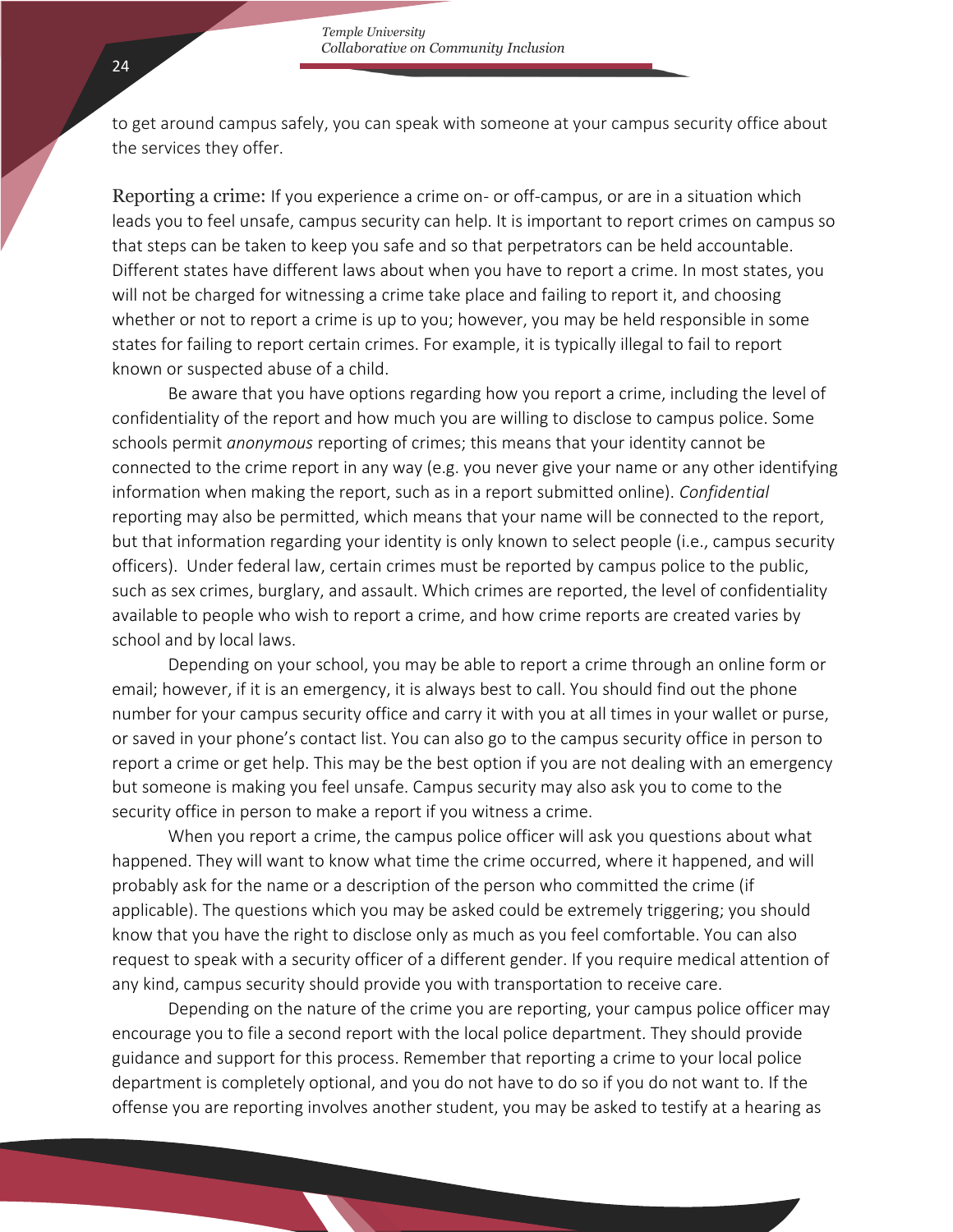part of the judicial review process. The judicial review process is used to determine what kind of repercussions will occur for the student who committed the crime.

<span id="page-25-0"></span>Disciplinary action: If you act in a way which is against the school's policies, you may be called before your school's judicial review board for disciplinary action. The process of judicial review varies from school to school, and repercussions for breaking school policy are generally determined on a case-by-case basis, so it can be difficult to know what you can expect. Some of the actions which your school may take include: fines; community service; suspension or expulsion from the university or from university housing; reprimands; or mandatory counseling.

If you are called for judicial review, keep in mind that you are not required to disclose your disability to anyone. However, if you are being disciplined for something that you think happened because of your mental illness, you may be able to ask for accommodations to be made. For more information on this, see this resource by the Bazelon Center for Mental Health Law: [www.goo.gl/G7ctvP](http://www.goo.gl/G7ctvP)

## <span id="page-25-1"></span>**Alcohol & Drugs**

College is a time when many students are first exposed to alcohol and drugs. Drinking is common at many college social events, and students often have less structure and supervision than they were used to before starting college. This can lead to a lot of students learning that they have drug or alcohol problems while they are in school. Some of the signs that you or a friend may have a drug or alcohol problem include:<sup>20</sup>

- Neglecting responsibilities at school, work, or home because of drinking or druguse.
- Using alcohol or drugs in dangerous situations, for example, when driving
- Getting into legal trouble related to alcohol or drug use
- Continuing to use or drink even though it's causing problems in your relationships
- Building up a tolerance (needing to drink or use more than before to get the same effect)
- Feeling that you've lost control, or trying to stop using but being unable
- Giving up other activities that used to be enjoyable because of alcohol or drug use
- Spending a lot of time and energy thinking about, using, recovering from, or trying to get drugs or alcohol

If you have any questions or problems regarding alcohol or drug use, you should be able to talk confidentially to someone at your university counseling center. Many school counseling centers host, or can refer you to, self-help groups such as AA or NA, which provide peer support for people dealing with alcohol and drug problems. If you live in a residence hall and have concerns about a roommate's use of alcohol or drugs, your resident advisor (RA) can help you to talk to them; be aware that the RA will likely have to file a report with the university about your roommate's problem.

<sup>20</sup><http://www.helpguide.org/topics/addiction.htm>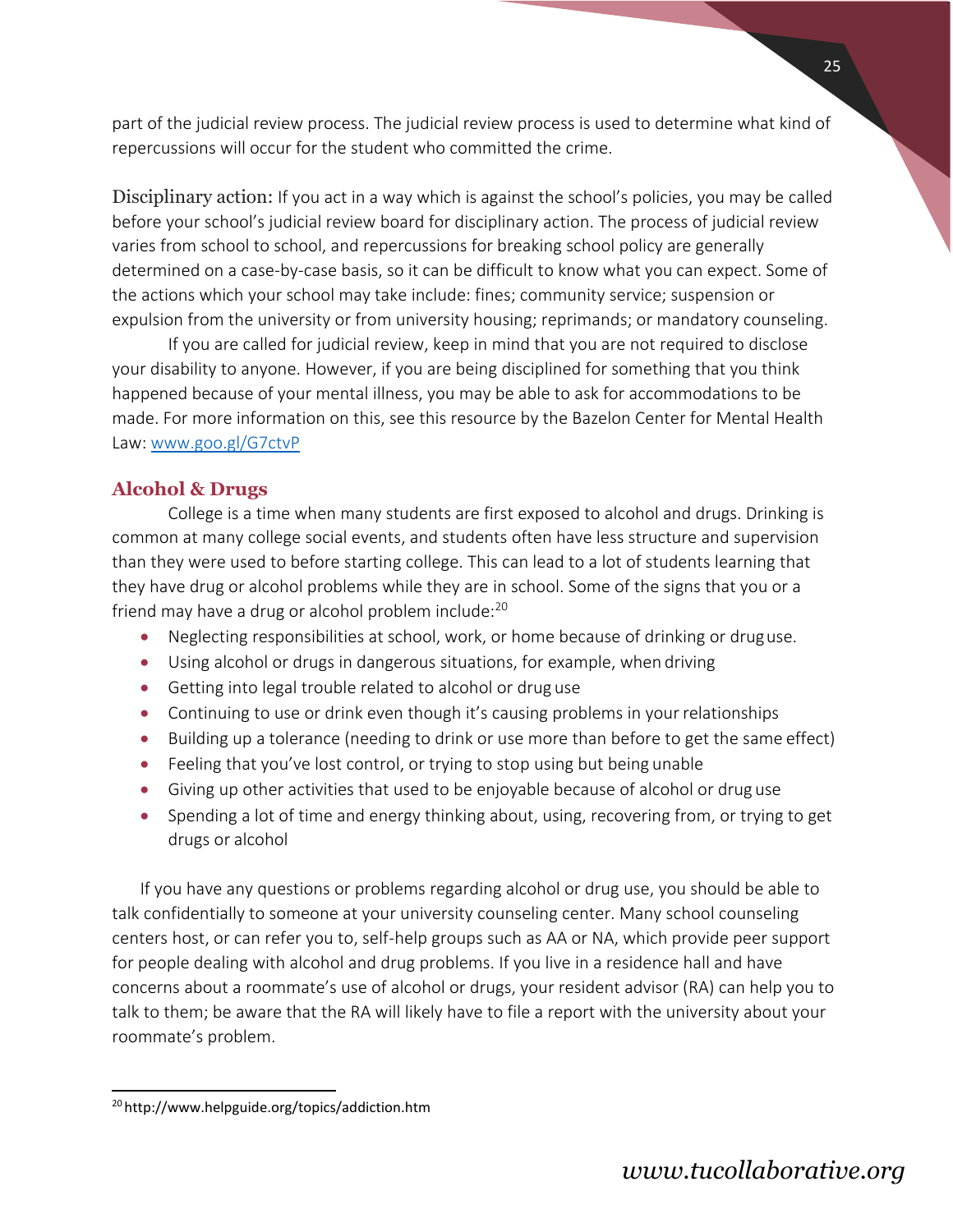Many schools have a medical amnesty or good Samaritan policy, which means that students who contact campus security to get medical care for someone who is dangerously intoxicated, may have alcohol poisoning, or has gotten hurt while drinking will not face disciplinary action by the university. The intoxicated student may still be required to take a course on drug and alcohol safety or attend mandatory counseling sessions. Medical amnesty laws vary by state, and each school has its own policy regarding drugs and alcohol, so you should check with your school's office of health and wellness to learn more about what to do in the event of an emergency. No matter what, you should *always* call 911 if you think someone is in serious danger of physical harm. It is more important to save a life than to worry about potential disciplinary consequences.

Some people use alcohol or drugs to help them to feel more comfortable in social situations, but there are better ways to make friends at school. Although many social events in college include alcohol or drugs, there are lots of other ways that you can have fun, be social, and meet new people without using substances. If you want help coping with social anxiety, your university counseling center can help you with strategies for interacting with people without using or drinking, and the office of health and wellness can direct you to sober social events on campus. Joining a student organization is also a fun way to meet people and go to enjoyable events that are drug- and alcohol-free.

#### <span id="page-26-0"></span>**Environmental Safety**

Although a ceramics class might not seem like a dangerous environment, it is one of many situations on campus where you will need to take extra precautions in order to protect your health. As part of your coursework in an art or laboratory class, you may be exposed to harmful chemicals. In order to keep you safe, your school should have special policies regarding how dangerous chemicals are handled and how you should behave in the spaces they are kept in. Often, students are not permitted to eat or drink in classrooms which contain chemicals or certain kinds of art supplies. Because of this, you may need to arrange in advance with a professor to leave the classroom if you need to take medication during class time if your classroom has any such special guidelines intended to protect you from harmful substances.

You should also be aware that your employer (which, if you have an on-campus job, is your university) has the legal responsibility of informing you about harmful chemicals in the workplace and taking every effort to reduce your exposure under OSHA regulations (the Occupational Safety and Health Administration, part of the U.S. Department of Labor). For more information about your right to a safe workplace, visi[t www.osha.gov.](http://www.osha.gov/)

#### <span id="page-26-1"></span>**Legal Services**

Dealing with legal issues can be confusing, stressful, and may interfere with or become a barrier to your academic success. Some universities offer free or low-cost legal advice to students. Sometimes, universities may offer legal services which are provided by law students, or they may be able to refer you to an attorney in the community. If your school does not have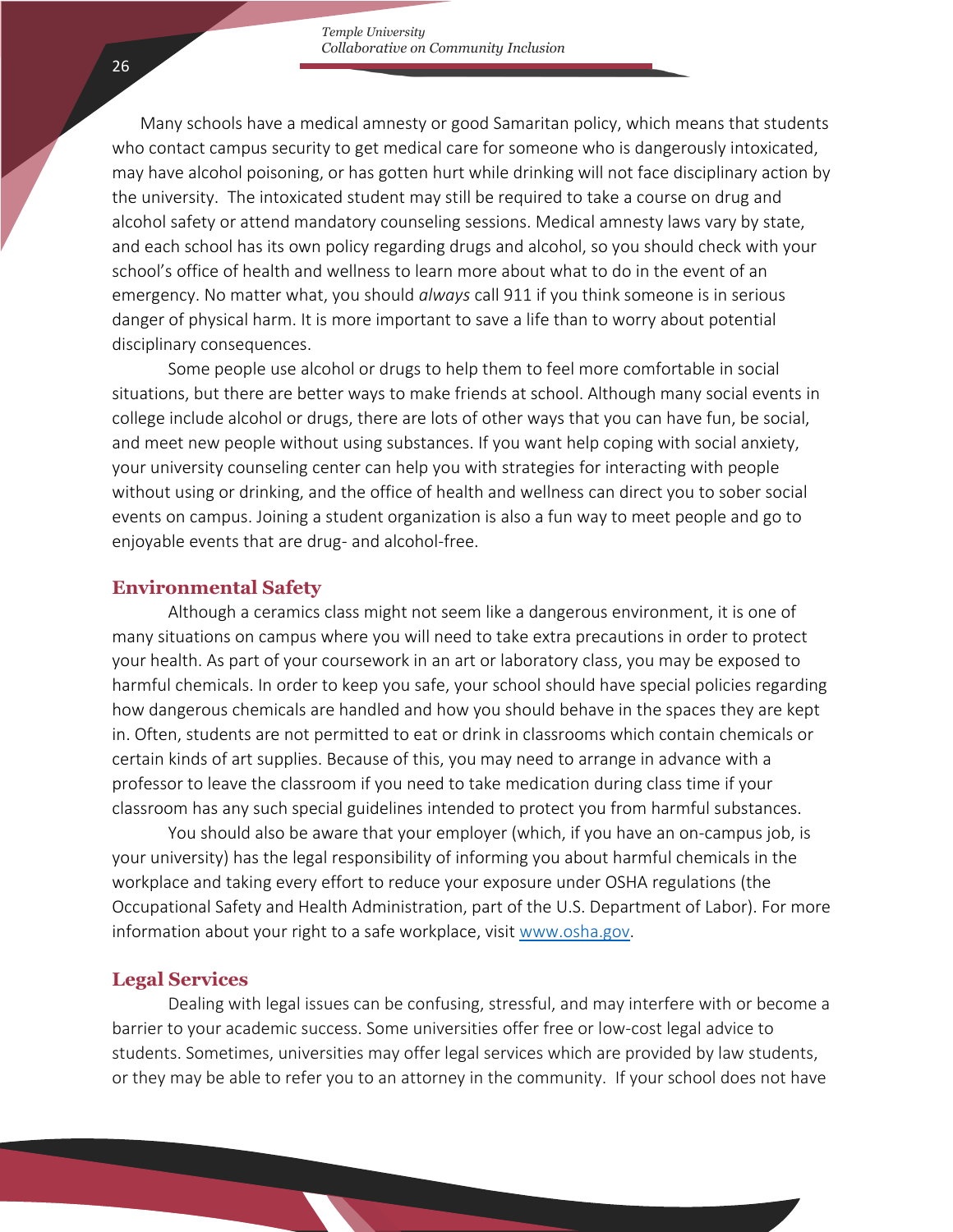an office of student legal services, you should contact the dean of students office for assistance with any legal problems, which could include:

- Landlord, tenant or housing issues
- Routine traffic violations or automobile accidents
- City/township ordinance violations
- Misdemeanor criminal offenses and small claims actions
- Family issues, including divorce and custody
- **•** Immigration issues
- Leases and business contracts
- Insurance problems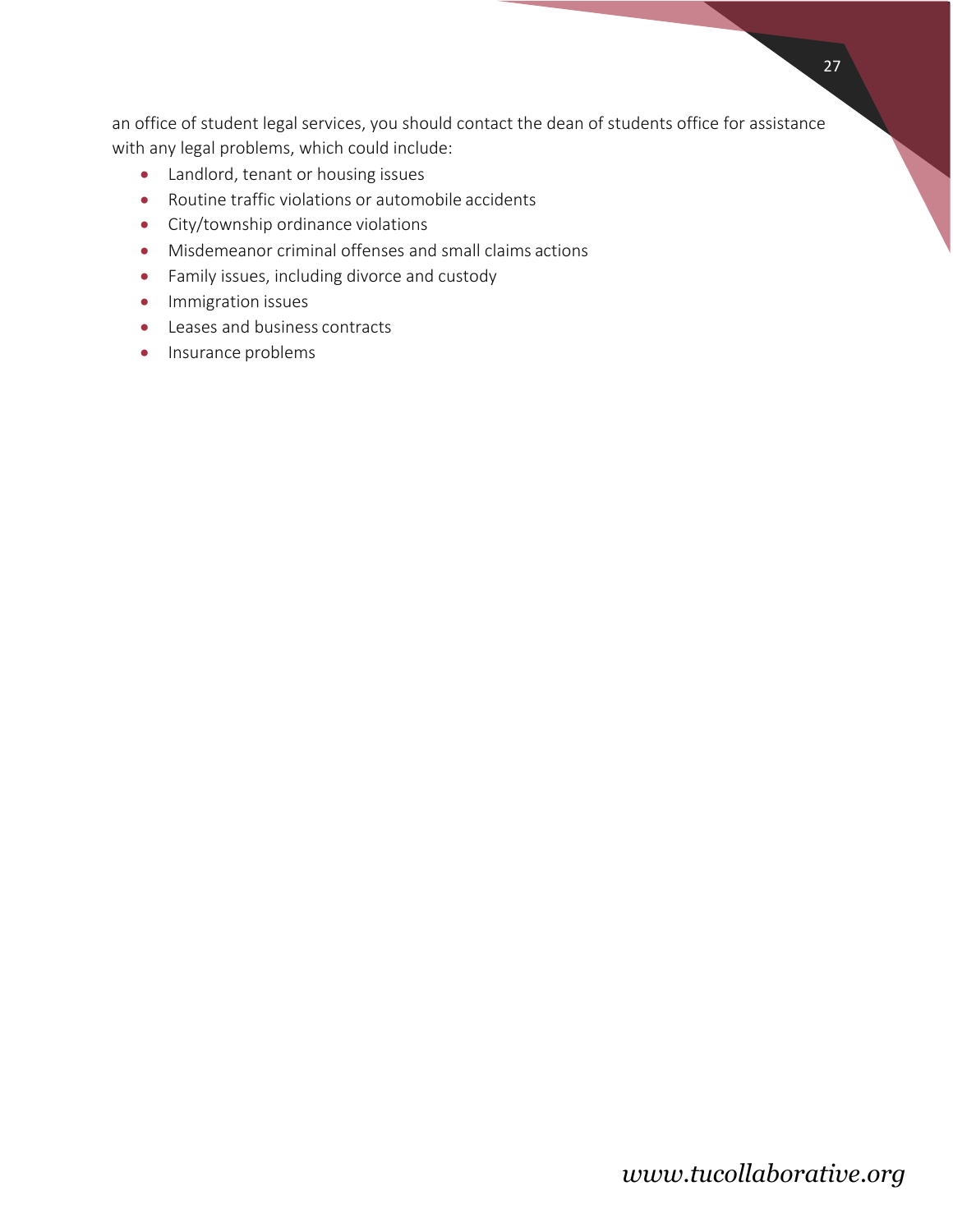## <span id="page-28-0"></span>**Jobs and Internships**

Most people go to college in order to learn new things, better themselves, and – most importantly – to help them get a new job or to advance their career. Many students hold parttime jobs in addition to their classes in order to gain work experience and improve their financial situation. However, there are many barriers, which prevent people with psychiatric disabilities from finishing their degree or finding fulfilling employment. It can be overwhelming trying to finish school and also worrying about finding jobs, internships, volunteer work, and other opportunities. Nonetheless, jobs and internships provide important experiences, which help your resume to stand out, and can be a source of mentorship and financial support, which can allow you to overcome other barriers to your desired career.

### <span id="page-28-1"></span>**Career Advising**

If you are unsure about your major, or want to find out more about what career options are out there, your first stop should be your university career center. The career center can help you explore what majors are available to you, what jobs relate to which major, and which careers are the best fit for your personality, interests, and work style. Many universities also have alumni networks which can connect you with graduates who are willing to share information about their field or act as mentors to students from their alma mater. Alumni mentors are a great resource and can provide you with additional support and realistic guidance to help you achieve your personal career goals.

The career center should also have resources specifically tailored to the needs of students with disabilities. If you are concerned about finding a job or career that provides the accommodations you need to succeed, the career center should be able to help. They can also help you develop skills to manage your disability in the workplace, such as how to disclose a disability to a prospective employer or request accommodations. Keep in mind that disclosing your disability to the career center is optional; they should still be able to provide you with general career advising services which will help you succeed even if you choose not to disclose your disability to them.

Many career centers have a wealth of online resources, including guides to interviewing, professional attire, networking, resumes, and more. Some schools allow you to submit resumes or conduct mock-interviews online. For more in-depth, personalized coaching, you will want to make an appointment to meet with a career advisor. All career center resources and advising services are typically free for students, but many schools place a limit on the number of advising sessions you can use after you graduate, so it is best to take advantage of the career center well in advance of graduation.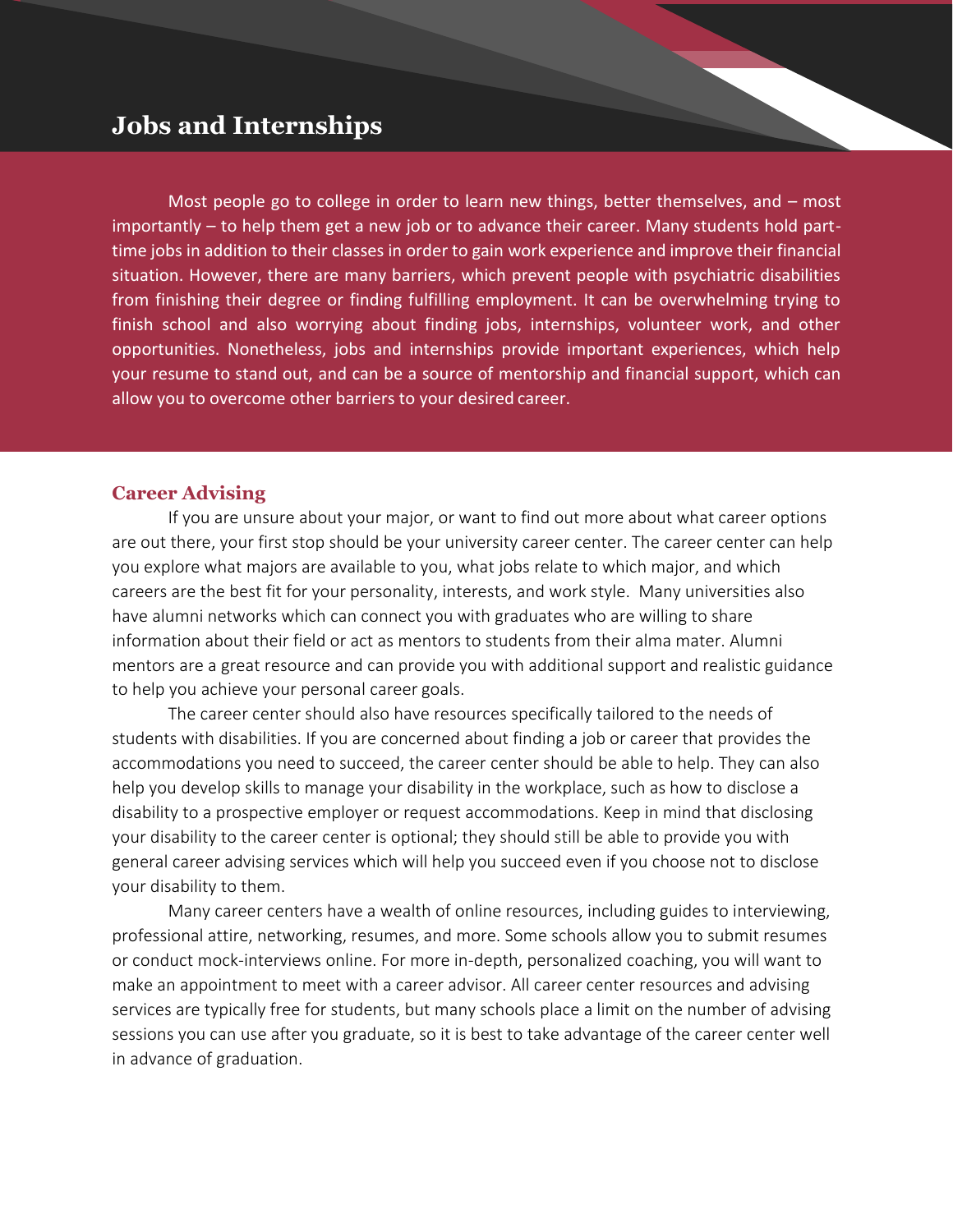### <span id="page-29-0"></span>**On-campus Employment**

It takes a lot of people to run a university smoothly, so many schools hire students to work as receptionists, tour guides, technical support, and program staff. Most schools have an online application portal through which you can apply for student jobs. Generally, these positions are part-time, allow more flexibility for your academic schedule, and may offer higher pay than similar positions in the broader community. Best of all, on-campus jobs are usually located near to your classrooms, which can reduce your commute and give you more time for schoolwork. Applying for an on-campus job can help you to better manage your finances and balance your work and school time; however, you may want to speak to an advisor about how a job might affect your academic performance before you apply.

Work-study: You may qualify for a federal work-study program. This means that the federal government subsidizes your pay, which is intended to help you to cover educational expenses. Work-study is a type of financial aid for which you must apply and be approved. You apply for work-study by filling out the FAFSA (Free Application for Federal Student Aid) online at fafsa.ed.gov. If you are approved for work-study, you must apply through your university for an approved work-study position, even if the job is off-campus. You can do this through your university's website.

## <span id="page-29-1"></span>**Internships**

An internship is a temporary position in a professional setting, sometimes paid and sometimes unpaid, created with the understanding that the worker will learn skills to succeed in a particular field or career. You may be able to get course credit for an internship; you should speak to an academic advisor for more information about this. Internships last for a fixed period of time, typically several months to a year; at the completion of an internship, some employers may offer a full-time position to an intern who has performed exceptionally well. However, you should not take an internship with the expectation that you will be offered a job upon completing it. Even if an internship is unpaid, there are many benefits that you should keep in mind when considering applying for an internship:

- Gaining professional experience and improving your resume
- Networking with people in your field who can help you with references, recommendations, or career advice
- "Trying out" a career you are unsure of to see if it is a good fit for you
- Hands-on learning to complement your work in the classroom

Your school's career center should be able to help you find and apply to internships, which are often posted online. The time commitment varies by internship; some may require you to work only a few hours a week, while others may be similar to a full-time job (35-40 hours a week). Many students use their free time during summer break to complete an internship; this is a good way to avoid becoming overwhelmed by the responsibilities of having both an internship and coursework at the same time. Just as with a job, your internship should be able

#### 29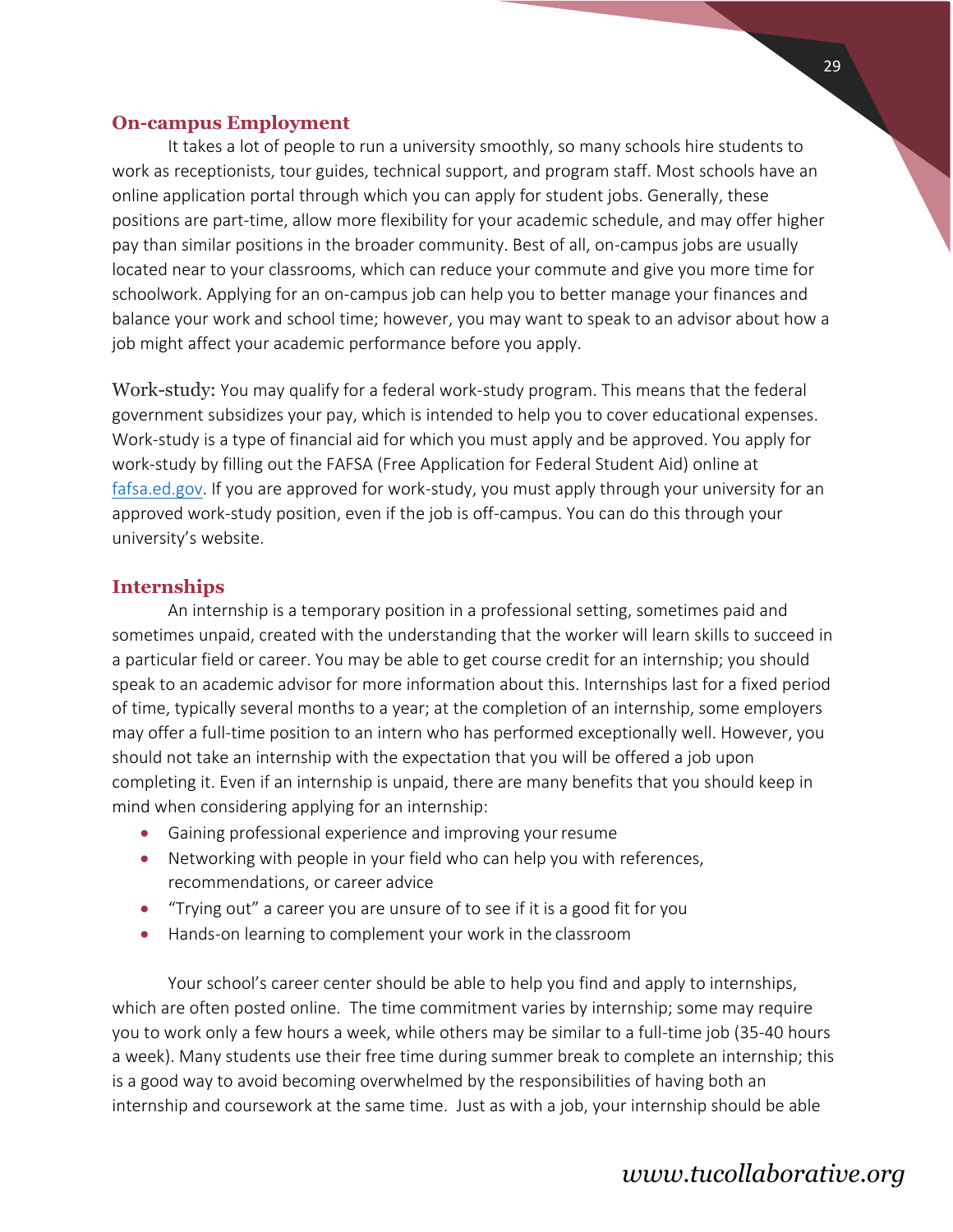*Temple University Collaborative on Community Inclusion*

to provide you with reasonable accommodations for your disability; your office for students with disabilities or your campus career center should be able to help you to negotiate accommodations.

#### <span id="page-30-0"></span>**Volunteer Work**

College also presents wonderful opportunities to participate in volunteer work. Volunteering can be incredibly rewarding. It can give you a sense of ownership over your community, help you to feel connected to others, and feel that you are using your time in a meaningful way. Volunteering is a way to give back, and it can boost your self-esteem by making you feel important and looked-up to.

One of the best parts of volunteering is that you have so many options! There are tons of non-profit organizations which rely on the help of volunteers. Although some organizations may have lots of people willing to donate their time, many others are in great need of people like you to help them out, which makes it much easier and less competitive to find volunteer work when compared to the process of finding and applying for a job. Because there are so many options, you should be able to find an organization with which to volunteer that is willing to help you with any reasonable accommodations you might require. You can find a way to volunteer doing almost anything you can imagine; a few examples include:

- Working at a summer camp with children or teens
- Helping out with an after-school program
- Managing social media for a local organization
- Peer counseling or support
- Fundraising and event planning
- Working in a soup kitchen or homeless shelter
- Helping out at a wildlife reserve or animal shelter
- Community clean-up
- Assistant/companion for senior citizens
- Volunteering for one of your professors in their research lab

A great way to find volunteer work is through the website [idealist.com,](http://www.idealist.com/) which allows you to search for volunteer positions by location, time commitment, type of work, and level of experience required. Some universities have an office of community service which can help place you in a volunteer position. You can also find volunteer work through your university's career center, a student organization dedicated to volunteer work, billboard postings on campus, talking with your professors, or by directly contacting the local volunteer organization which you would like to work with. Volunteering has many of the same great benefits of internships, allowing you to gain work experience and meet references and mentors.

#### <span id="page-30-1"></span>**Study Abroad**

Participating in a study abroad program is a once-in-a-lifetime opportunity. It is a chance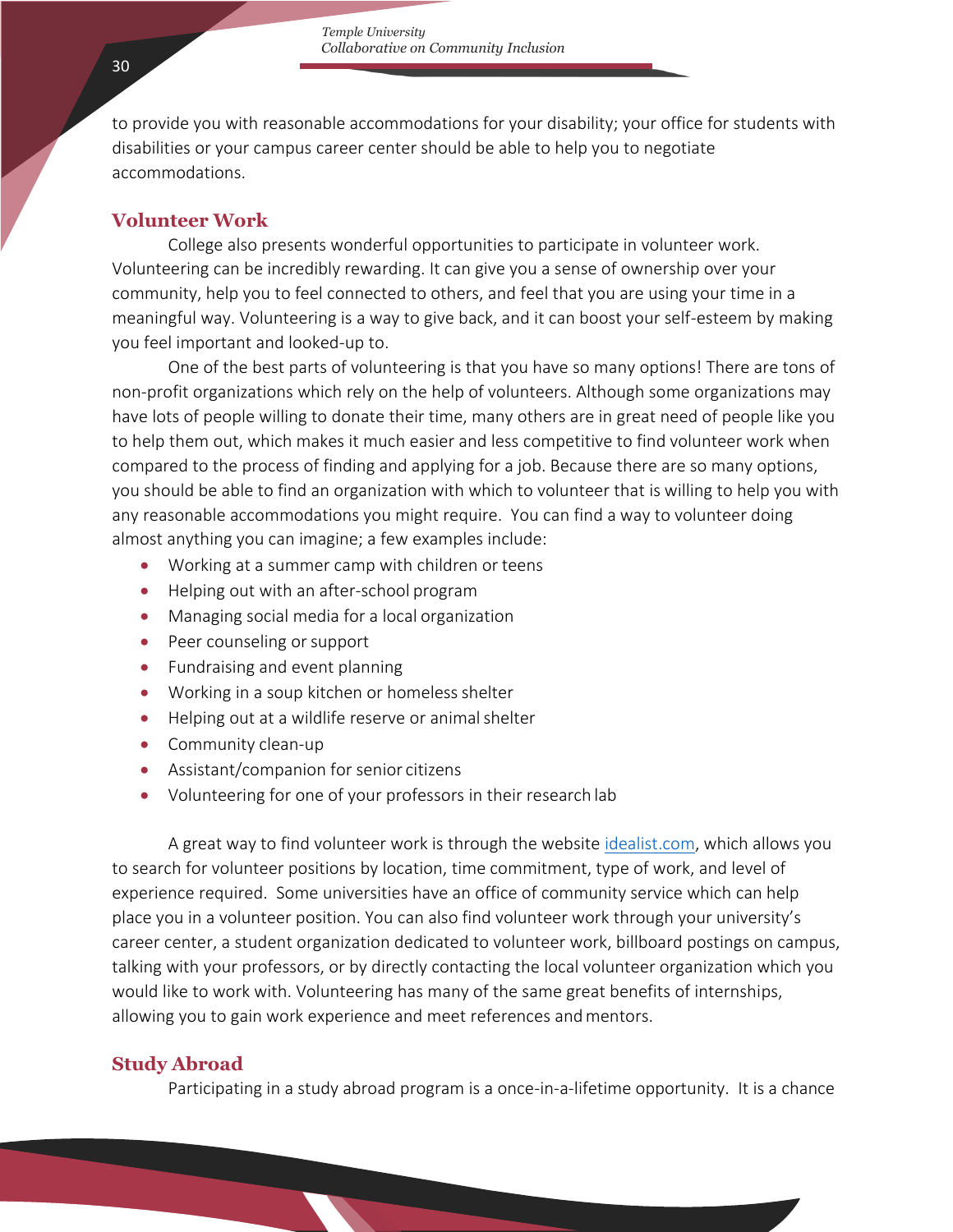for a totally immersive learning experience taking place in another culture. Studying abroad can help you to learn a new language, travel the world, gain new perspectives on your studies, and gain skills which you can use to market yourself to future employers. Depending on the program and on where you plan to study, you may not need to have any knowledge of a foreign language in order to have an amazing experience studying abroad. Most students study abroad in their junior or sophomore year, but seniors and freshmen can also study abroad at many schools. Study abroad programs may last a week or two, a whole semester or term, or an entire academic year. Some of the places that you could study abroad include:

- Australia
- Japan
- $\bullet$  Italy
- France
- China
- Spain
- **•** Brazil
- **•** Germany
- Korea
- Ghana

The places that you can go to for a study abroad program may be different from this list, as they vary by school. If there is a particular location where you wish to go for study abroad, you should check in with your school's study abroad office, as they may be able to help you to find an opportunity at the location you are interested in through another university. Generally, you must apply for a study abroad program and be accepted in order to take part; the application may require you to write a short essay or obtain a letter of recommendation from one of your professors who knows you well. Studying abroad can be expensive, as there is typically a program fee in addition to your regular tuition, and you usually have to pay for travel-related expenses such as airfare, food, and housing. Luckily, there are many scholarships available to support students who wish to study abroad. Your school's study abroad office and financial services office should be able to assist you in finding ways to pay for your study abroad program.

<span id="page-31-0"></span>Continuing your recovery abroad: Studying in a foreign country for an extended period of time can present unique challenges to your recovery, but you should not let this discourage you from going! Before your trip begins, you should arrange to meet with the professor leading the trip in order to develop a psychiatric emergency plan (your office of study abroad should be able to help you contact them). Even if you are confident in your recovery, it is still critical that you plan ahead and that the people in charge of the study abroad program know how you would like them to respond in the case of an emergency. Your emergency plan should include how to get in touch with the people who support your recovery back home, how to handle a hospitalization abroad, and arranging for any accommodations you might need to succeed in your studies. If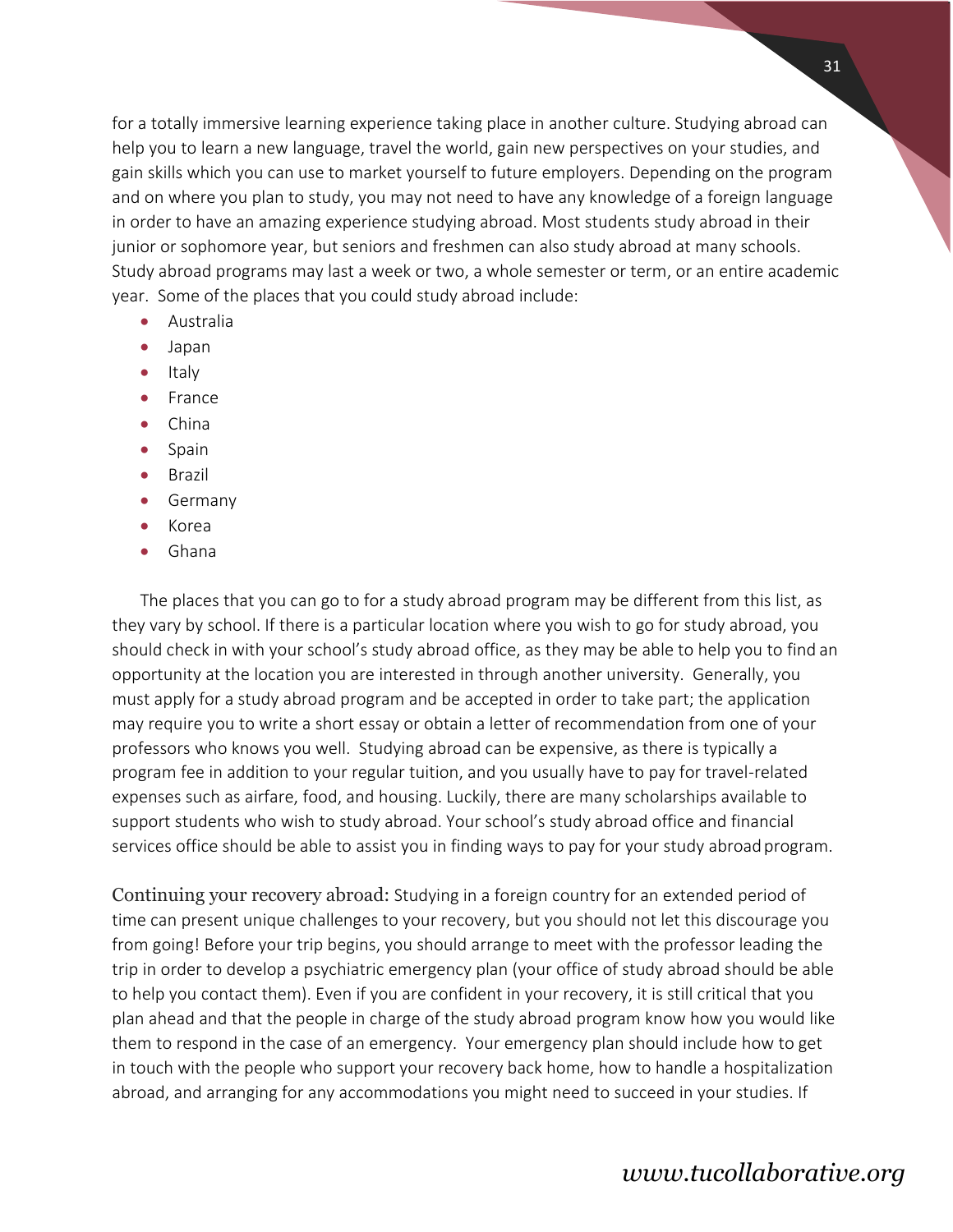you need help with this, or are uncomfortable disclosing your disability to the trip leader, you should talk to someone at your university's office of disabilities or university counseling center to make sure you are prepared to continue your recovery abroad.

If your time abroad will last more than a few weeks, you will probably need to make special arrangements to continue medication or therapy while abroad. This may mean making plans to receive mental health services at your temporary learning institution abroad, or using a phone or internet program (such as Skype) to continue with your services back home. You will want to discuss your needs with your school's study abroad office and your current mental health provider well in advance of your trip in order to find out what your options are. If you take medication, it is important that you arrange to store it in a secure location – just as you would your passport – while you are traveling to avoid it being lost or stolen.

### <span id="page-32-0"></span>**Financial Services**

One of the biggest barriers to education for people with psychiatric disabilities is financial constraints.<sup>21</sup>Higher education is increasingly difficult to afford, and changes to your financial situation may arise which could make it challenging to complete your degree. It is easy to feel anxious about money and overwhelmed by the cost of tuition and other life expenses, but you don't have to handle everything alone! There are many services universities offer in order to assist students with understanding and managing their finances. In addition to helping you figure out how to pay your tuition, your school can help you to budget your money, understand how to build credit, and deal with an unexpected financial emergency.

Your first stop for any financial questions should be your office of student financial services. They can help you to understand what financial aid is available to you, help you to apply for financial aid, direct you to grants and scholarships, and assist you in applying for and managing loans. The office of student financial services should also be able to help you with filling out your FAFSA (Free Application for Federal Student Aid). The FAFSA is an important source of financial aid for most students, and is filled out online after January  $1<sup>st</sup>$ . For more information about the FAFSA, visit [www.fafsa.gov.](http://www.fafsa.gov/)

<span id="page-32-1"></span>Dean of Students Office: If you experience an unexpected financial crisis, such as difficulty with housing or covering the costs of medical care, the dean of students office may be able to assist you in finding services in your community. They are also the first office you should contact if you need to take a leave of absence from school for any reason.

<span id="page-32-2"></span>Finding financial aid: There are lots of great free resources online which can help you to understand loans, grants, and financial aid applications, and to locate scholarships which are available to you. A great place to start is [www.studentaid.gov,](http://www.studentaid.gov/) which provides basic information about different types of federal financial aid and who can receive it. Another good resource is

 $21$  Schindler, V. P., & Kientz, M. (2013). Supports and barriers to higher education and employment for individuals diagnosed with mental illness. *Journal of Vocational Rehabilitation, 39,* 29-41.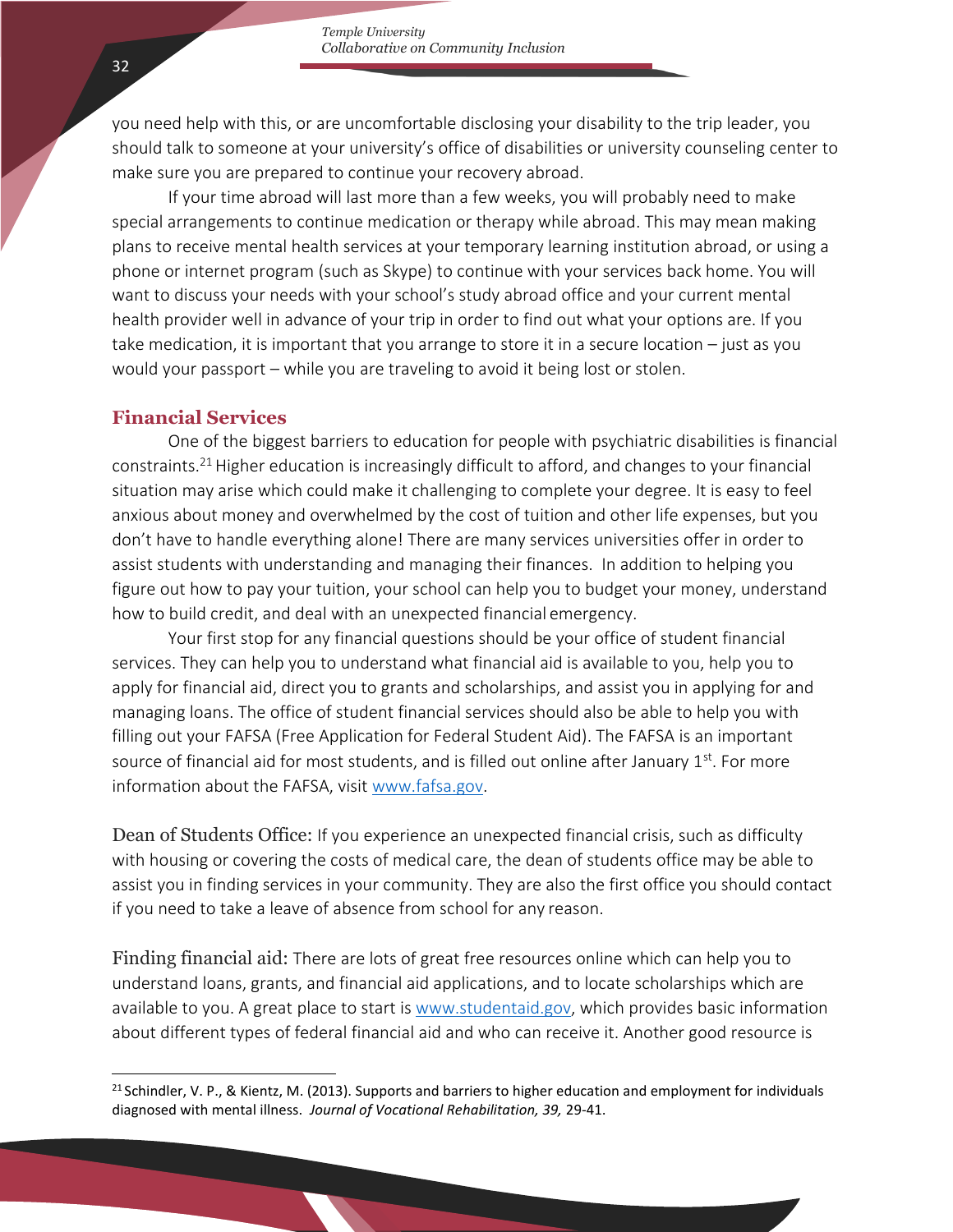the Federal Student Aid Information Center Hotline, 1-800-4-FED-AID. Finally, the free website [www.finaid.org h](http://www.finaid.org/)as information about a wide range of student financial concerns, offering answers to many common questions about financial aid, listing ways to find scholarships, and offering personalized advice from volunteer financial advisors at no cost.

<span id="page-33-0"></span>Textbooks & supplies: The average yearly cost for textbooks and other class supplies at a fouryear public college is \$1,200<sup>22</sup>, but there are a lot of ways that you can save money in this area. One way that you can save money on course materials is to get in touch with your professors before classes start, in order to find out if older editions of textbooks may be acceptable to use; buying an older edition could save you \$100 or more for some books! You should also read the syllabus carefully before purchasing your books, as some texts may be supplementary or recommended. You may be able to check the book out from your school's library, or ask the instructor to place a library copy on reserve. Other students can also be a great resource, as they may be able to lend you the required textbooks if they have taken the same course before; however, be aware that different sections of a class (usually meaning different class times or different instructors) may have different required texts.

You can also save a great deal of money by buying used textbooks online through sites like [amazon.com.](http://www.amazon.com/) Although your campus bookstore may be the most convenient place to buy textbooks and supplies, it is also almost always more expensive to buy new books from the school bookstore than to buy used books online and have them shipped to you. Another way to save money is by renting textbooks. While you must return your rental textbook at the end of the rental period to avoid extra fees, you are often allowed to use the rental textbook just as you would use a textbook you owned, including making notes and highlighting passages (you should check before you sign the rental agreement). You may also be able to get a cheaper copy of the text you need by purchasing (or renting!) an eBook; you will need a computer or other electronic device, such as an eReader, to view the text.

Finally, there are many scholarships available specifically to cover the costs of books and other course materials. The office of student financial services is a great resource for any questions you have about how to find and apply for scholarships and other financial aid.

<sup>&</sup>lt;sup>22</sup> The College Board. (2014). Quick guide: College costs. Retrieved from https://bigfuture.collegeboard.org/payfor-college/college-costs/quick-guide-college-costs